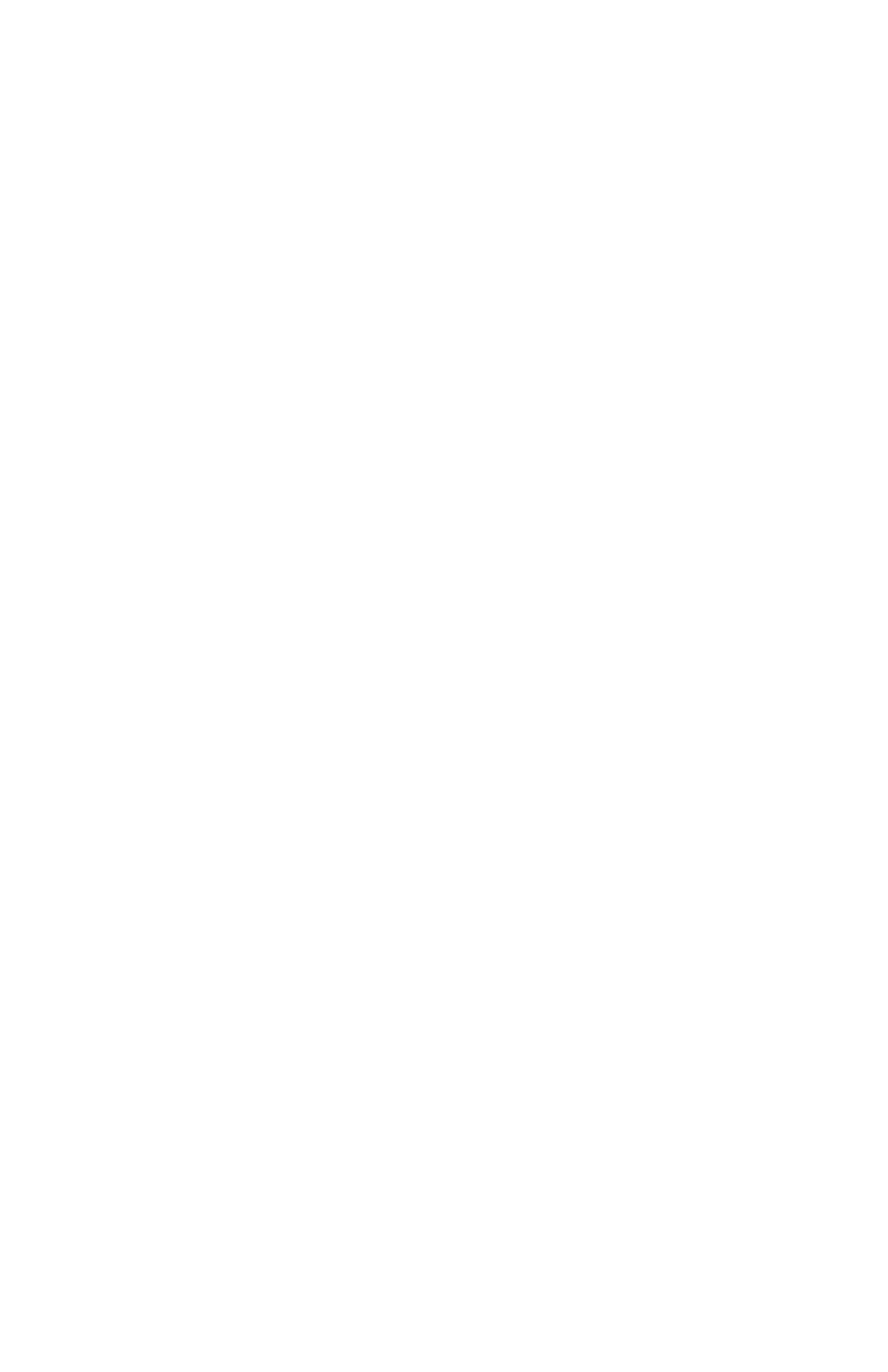#### TABLE OF CONTENTS

#### THANKS FOR CHOOSING TOTO!

The mission of TOTO is to provide the world with healthy, hygienic and more comfortable lifestyles. We design every product with the balance of form and function as a guiding principle. Congratulations on your choice.

#### WARNINGS

Please read and adhere to the following notes. Failure to do so could result in personal injury and/or property damage.

- This valve is not temperature limiting device.
- This valve DOES NOT provide automatic control of outlet water temperature.
- Please do not use this valve if there is a large difference in the pressure between the hot and cold water supplies.
- Hot water in excess of 110°F (43°C) can cause scalding.
- Do not use this valve at an ambient temperature below  $32^{\circ}F(0^{\circ}C)$ .
- Do not reverse the hot and cold water inlets.
- $\blacksquare$  Insulate the hot water supply pipe to minimize heat loss.
- Do not use steam for the hot water supply.
- Do not disassemble.
- Do not use this product in a humid location where running water or condensation may collect on the surface, especially in a sauna or steam room.
- Always close the stop valve before cleaning the screen.
- Periodically check the piping for leaks.
- $\blacksquare$  If the room temperature drops to freezing, wrap the pipes with insulation.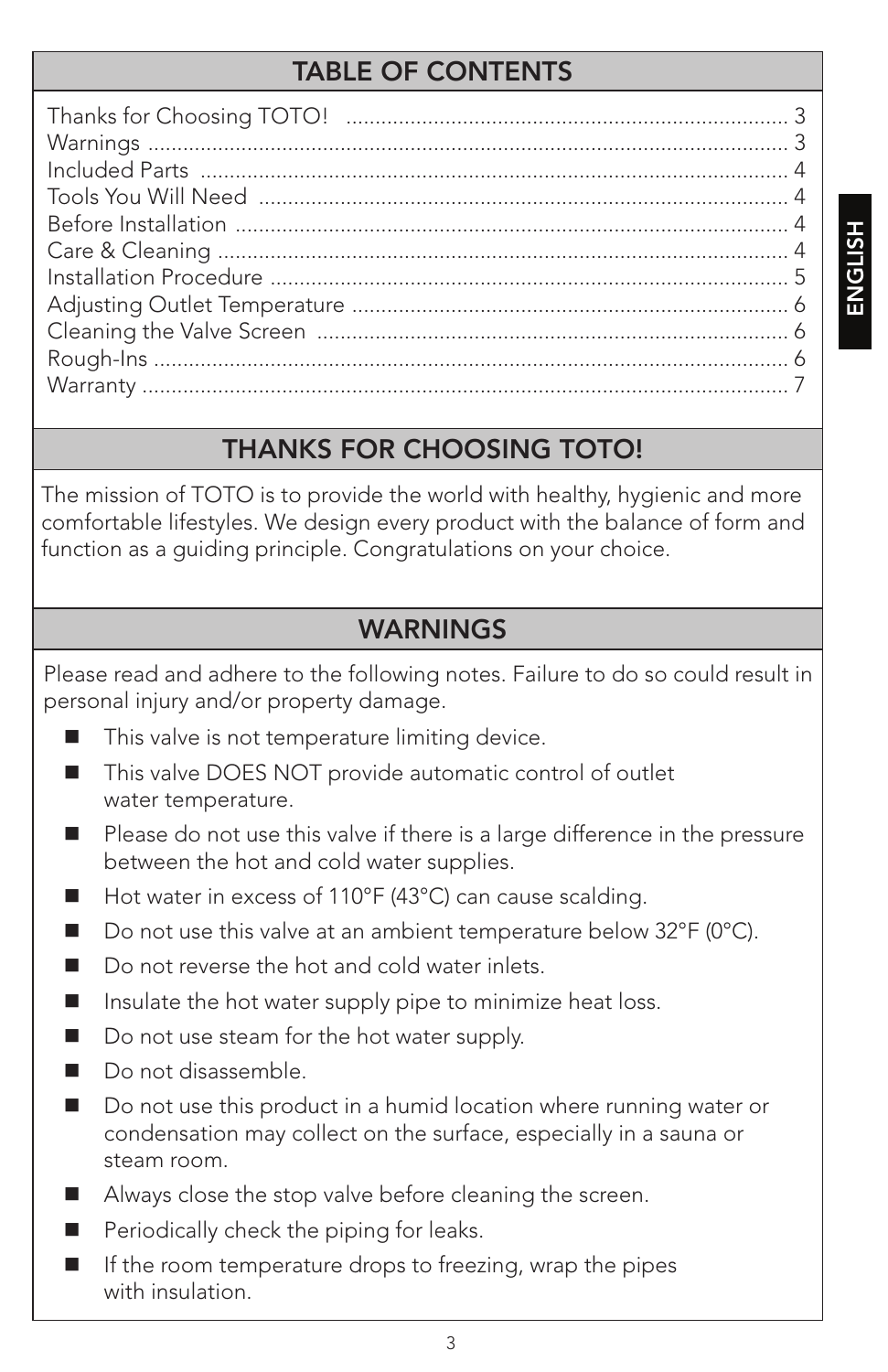#### INCLUDED PARTS

Check to make sure that all these parts were included in your packaging:







#### TOOLS YOU WILL NEED







Thermometer Adjustable Wrench Screwdriver (Phillips)

# BEFORE INSTALLATION

- Observe all local plumbing codes.
- $\blacksquare$  Flush all piping thoroughly before installing the valve.
- $\blacksquare$  Make sure the water supply is shut off.
- Read these instructions carefully to ensure proper installation.
- TOTO® reserves the right to update product design without notice.

#### CARE & CLEANING

Your new valve is designed for years of trouble-free performance. keep it looking new by cleaning it periodically with mild soap, rinsing thoroughly with warm water and drying with a clean, soft cloth. Do not use abrasive cleaners, steel wool or harsh chemicals, as these will dull the finish. Failure to follow these instructions may void your warranty.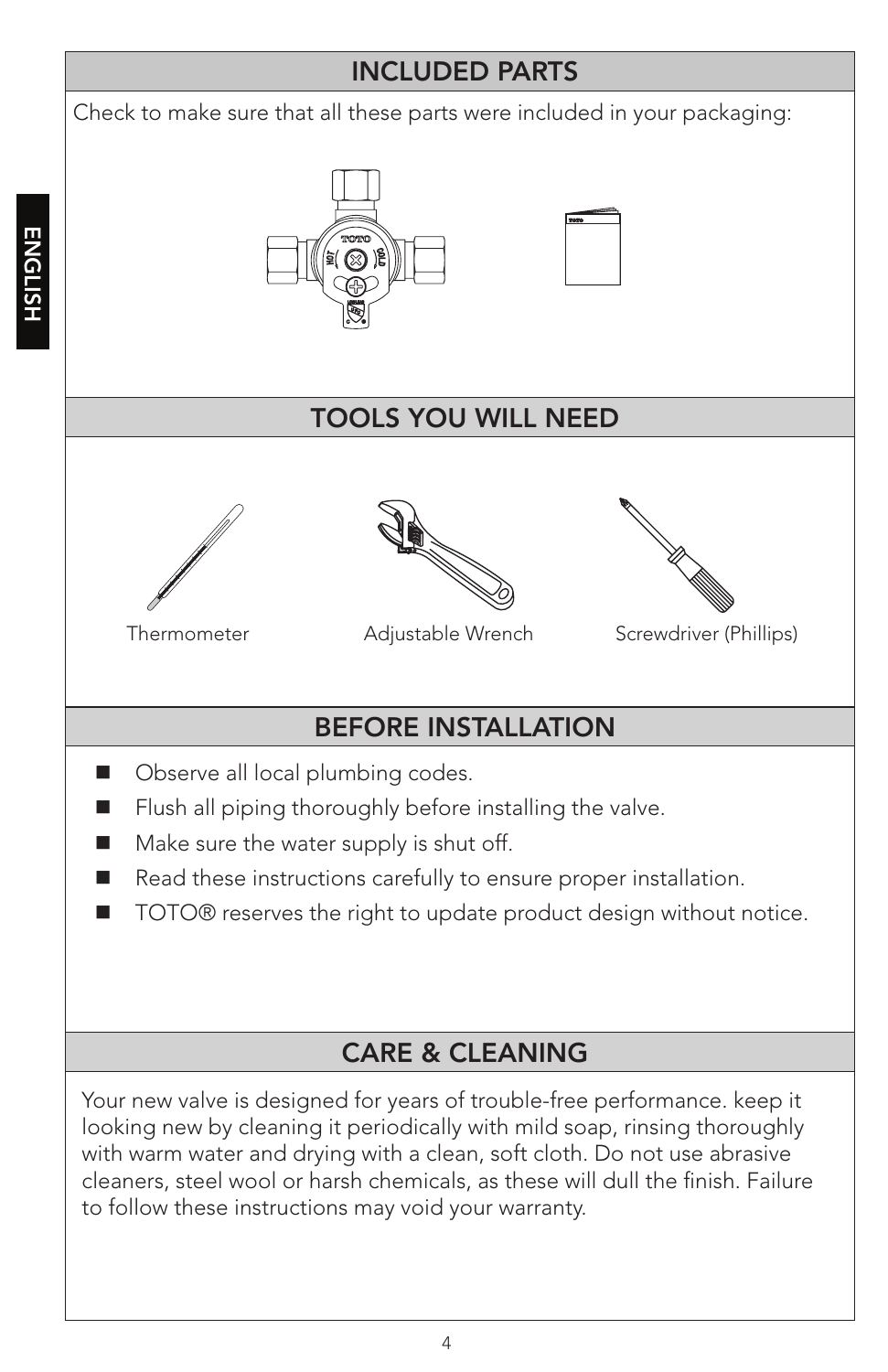#### INSTALLATION PROCEDURE

#### CAUTION: RISK OF PERSONAL INJURY.

This valve DOES NOT provide automatic control of outlet water temperature. The maximum water temperature should never exceed 110ºF (43°C).

- 1. Turn off the main water supply.
- 2. Connect the hot/cold water supply to the inlet, then connect to the automatic faucet controller with supply hose.

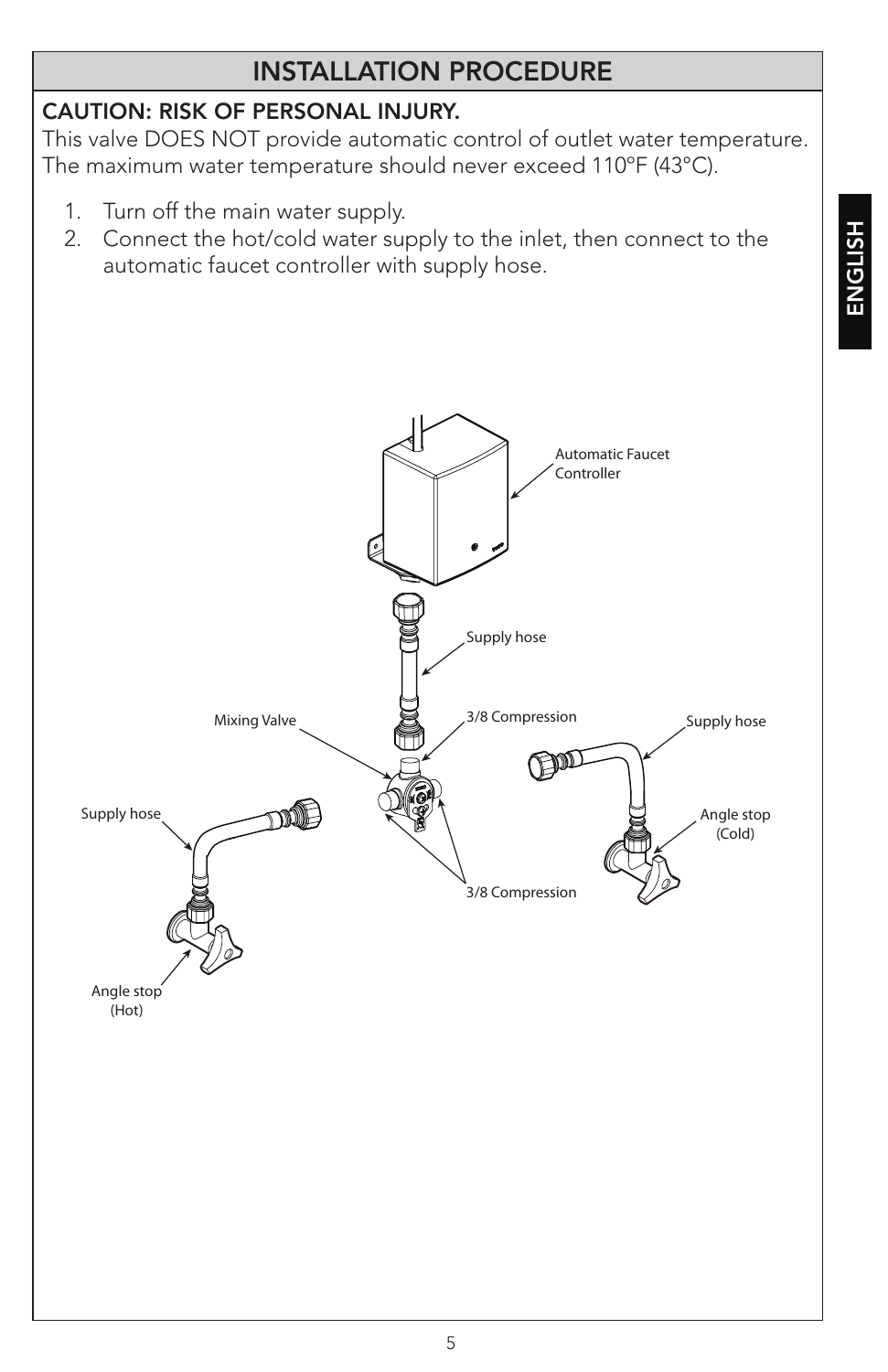#### ADJUSTING OUTLET TEMPERATURE

- 1. To decrease temprature: turn handle clockwise.
- 2. To increase temprature: turn handle counter-clockwise



#### CLEANING THE VALVE SCREEN

- 1. Shut the water off at the stop valves.
- 2. Disconnect supply hoses.
- 3. Pull out the screen and clean it with a brush.
- 4. Reinstall the clean screen and connect water supply hoses.
- 5. Open the stop valves.





# ROUGH-INS

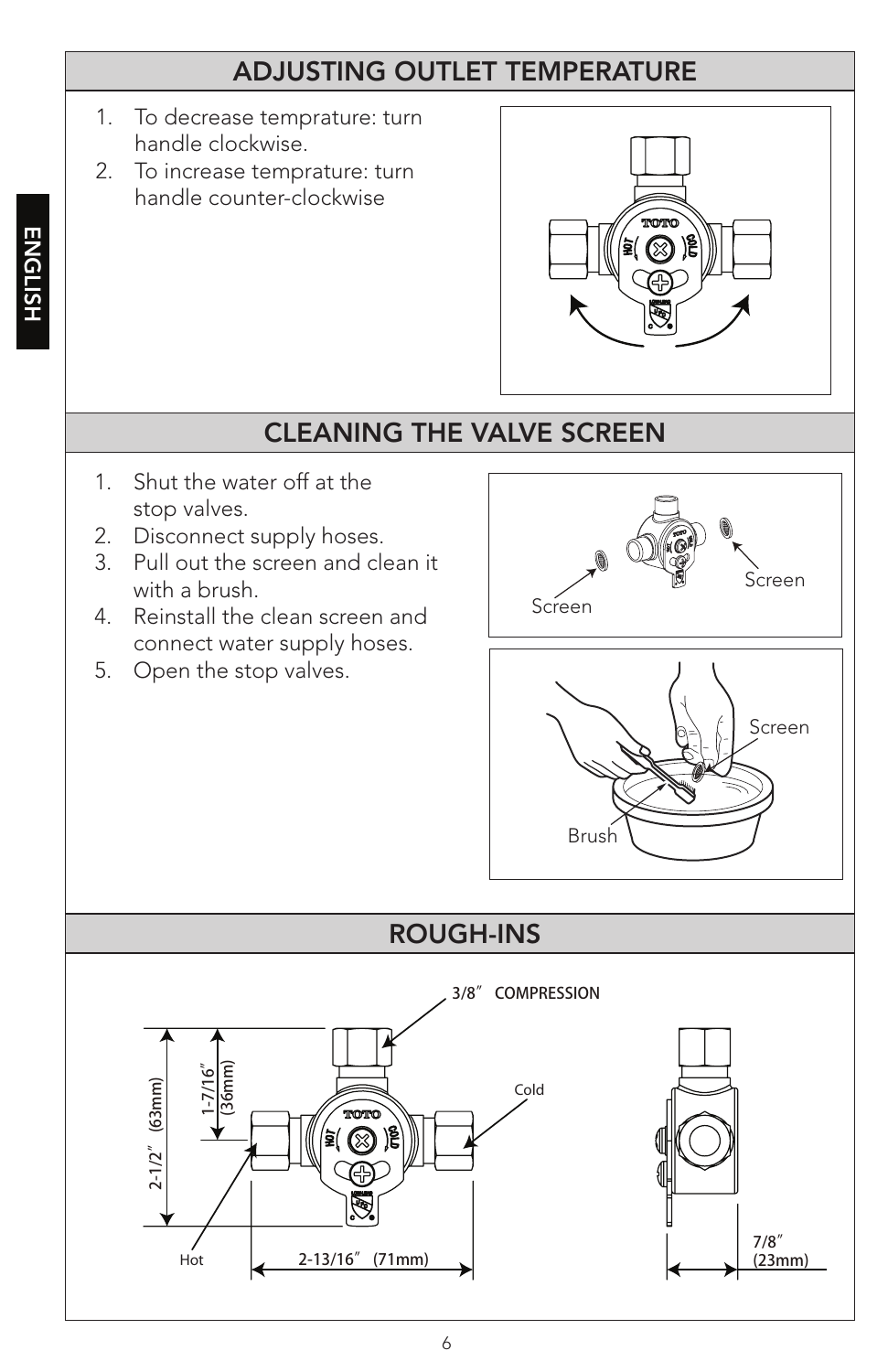#### WARRANTY

- 1. TOTO ® warrants its electronic flush valves, faucets and soap dispensers ("Product") to be free from defects in materials and workmanship during normal use when properly installed and serviced, for a period of three (3) years from date of purchase. This limited warranty is extended only to the ORIGINAL PURCHASER of the Product and is not transferable to any third party, including but not limited to any subsequent purchaser or owner of the Product. This warranty applies only to TOTO Product purchased and installed in North, Central and South America.
- 2. TOTO's obligations under this warranty are limited to repair, replacement or other appropriate adjustment, at TOTO's option, of the Product or parts found to be defective in normal use, provided that such Product was properly installed, used and serviced in accordance with instructions. TOTO reserves the right to make such inspections as may be necessary in order to determine the cause of the defect. TOTO will not charge for labor or parts in connection with warranty repairs or replacements. TOTO is not responsible for the cost of removal, return and/or reinstallation of the Product.
- 3. This warranty does not apply to the following items:
	- a. Damage or loss sustained in a natural calamity such as fire, earthquake, flood, thunder, electrical storm, etc.
	- b. Damage or loss resulting from any accident, unreasonable use, misuse, abuse, negligence, or improper care, cleaning, or maintenance of the Product.
	- c. Damage or loss resulting from sediments or foreign matter contained in a liquid soap system.
	- d. Damage or loss resulting from improper installation or from installation of the Product in a harsh and/or hazardous environment, or improper removal, repair or modification of the Product.
	- e. Damage or loss resulting from electrical surges or lightning strikes or other acts which are not the fault of TOTO or which the Product is not specified to tolerate.
	- f. Damage or loss resulting from normal and customary wear and tear, such as gloss reduction, scratching or fading over time due to use, cleaning practices or water or atmospheric conditions, including but not limited to, the use of bleach, alkali, acid cleaners, dry (powder) cleaners or any other abrasive cleaners or the use of metal or nylon scrubbers.
- 4. In order for this limited warranty to be valid, proof of purchase is required. TOTO encourages warranty registration upon purchase to create a record of Product ownership at http://www. se is required. TOTO encourages warranty registration upon and failure to register will not diminish your limited warranty rights.
- 5. THIS WARRANTY GIVES YOU SPECIFIC LEGAL RIGHTS. YOU MAY HAVE OTHER RIGHTS WHICH VARY FROM STATE TO STATE, PROVINCE TO PROVINCE OR COUNTRY TO COUNTRY.
- 6. To obtain warranty repair service under this warranty, you must take the Product or deliver it prepaid to a TOTO service facility together with proof of purchase (original sales receipt) and a letter stating the problem, or contact a TOTO distributor or products service contractor, or write directly to TOTO U.S.A., INC., 1155 Southern Road, Morrow, GA 30260 (888) 295 8134 or (678) 466-1300, if outside the U.S.A. If, because of the size of the Product or nature of the defect, the Product cannot be returned to TOTO, receipt by TOTO of written notice of the defect together with proof of purcase (original sales receipt) shall constitute delivery. In such case, TOTO may choose to repair the Product at the purchaser's location or pay to transport the Product to a service facility.

THIS WRITTEN WARRANTY IS THE ONLY WARRANTY MADE BY TOTO. REPAIR, REPLACEMENT OR OTHER APPROPRIATE ADJUSTMENT AS PROVIDED UNDER THIS WARRANTY SHALL BE THE EXCLUSIVE REMEDY AVAILABLE TO THE ORIGINAL PURCHASER. TOTO SHALL NOT BE RESPONSIBLE FOR LOSS OF THE PRODUCT OR FOR OTHER INCIDENTAL, SPECIAL OR CONSEQUENTIAL DAMAGES OR EXPENSES INCURRED BY THE ORIGINAL PURCHASER, OR FOR LABOR OR OTHER COSTS DUE TO INSTALLATION OR REMOVAL, OR COSTS OF REPAIRS BY OTHERS, OR FOR ANY OTHER EXPENSE NOT SPECIFICALLY STATED ABOVE. IN NO EVENT WILL TOTO'S RESPONSIBILITY EXCEED THE PURCHASE PRICE OF THE PRODUCT. EXCEPT TO THE EXTENT PROHIBITED BY APPLICABLE LAW, ANY IMPLIED WARRANTIES, INCLUDING THAT OF MERCHANTABILITY OR FITNESS FOR USE OR FOR A PARTICULAR PURPOSE, ARE EXPRESSLY DISCLAIMED. SOME STATES DO NOT ALLOW LIMITATIONS ON HOW LONG AN IMPLIED WARRANTY LASTS, OR THE EXCLUSION OR LIMITATION OF INCIDENTAL OR CONSEQUENTIAL DAMAGES, SO THE ABOVE LIMITATION AND EXCLUSION MAY NOT APPLY TO YOU.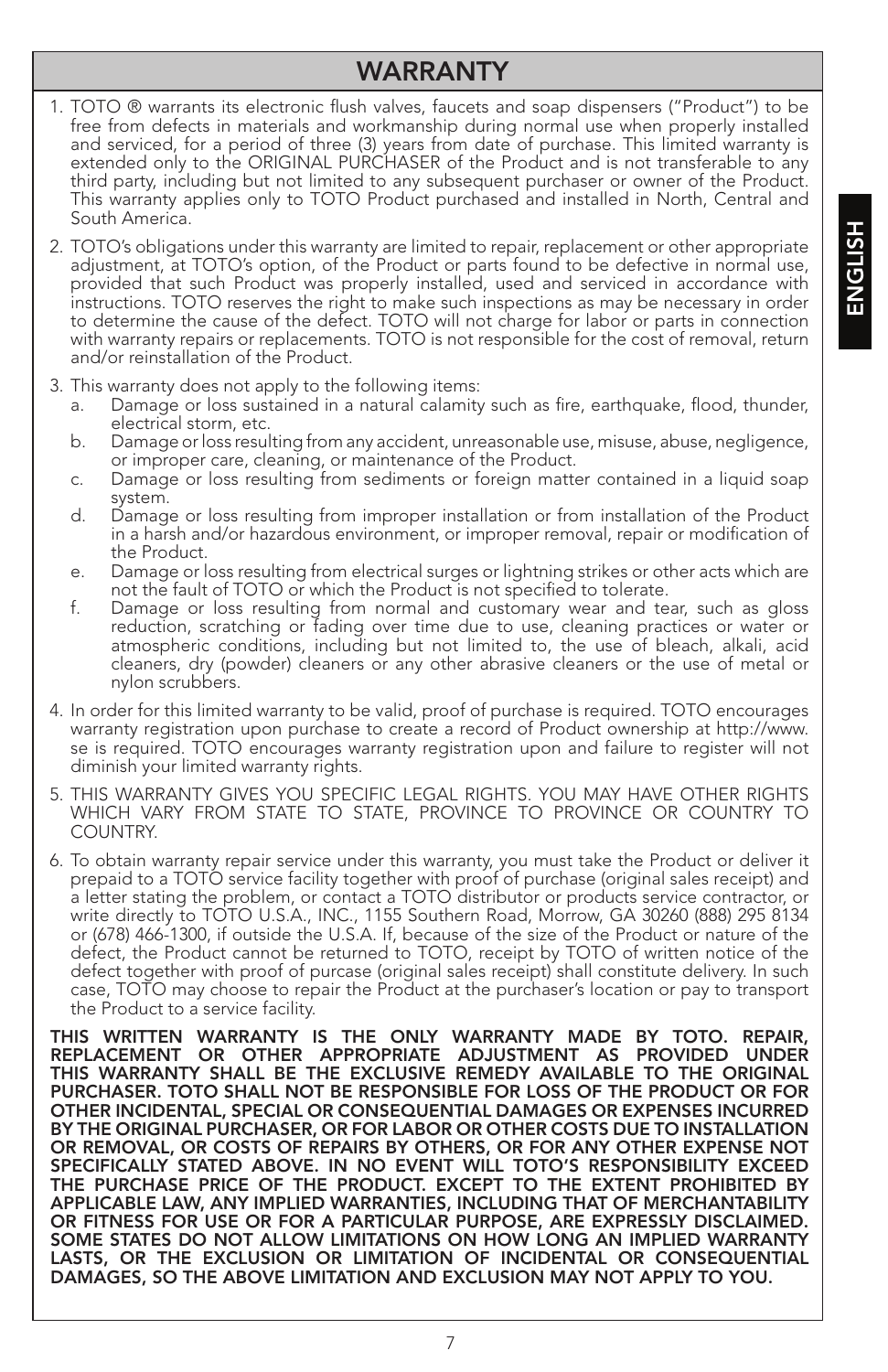# ÍNDICE

# ¡GRACIAS POR ELEGIR TOTO®!

La misión de TOTO es dar al mundo estilos de vida más saludables, higiénicos y cómodos. Diseñamos cada producto guiándonos por el principio del equilibrio entre forma y función. Felicitaciones por su elección.

#### ADVERTENCIAS

Lea las siguientes notas y sígalas siempre. De lo contrario, podría resultar herido y/o causar daños materiales.

- Esta válvula no es un dispositivo que limita la temperatura.
- Esta válvula NO controla automáticamente la temperatura del agua de salida.
- No use la válvula si hubiera una diferencia considerable de presión entre el suministro de agua caliente y fría.
- La temperatura de suministro de agua caliente no debe ser superior a 43 °C (110 °F).
- No use este producto si la temperatura ambiente es menor que 0 °C (32 °F).
- No invierta las entrada de aqua caliente y fría.
- Aplique aislante térmico al suministro de agua caliente para reducir al mínimo la pérdida de calor.
- No use vapor en la línea de agua caliente.
- No desarme la unidad del cartucho termostático.
- No utilice este producto en lugares húmedos donde se pueda acumular agua corriente o condensación en la superficie, especialmente en un sauna o sala de vapor.
- Siempre cierre las llaves de paso antes de limpiar la malla.
- Revise periódicamente la tubería para verificar que no haya pérdidas.i la temperatura ambiente cae por debajo del punto de congelación, envuelva la tubería con aislante.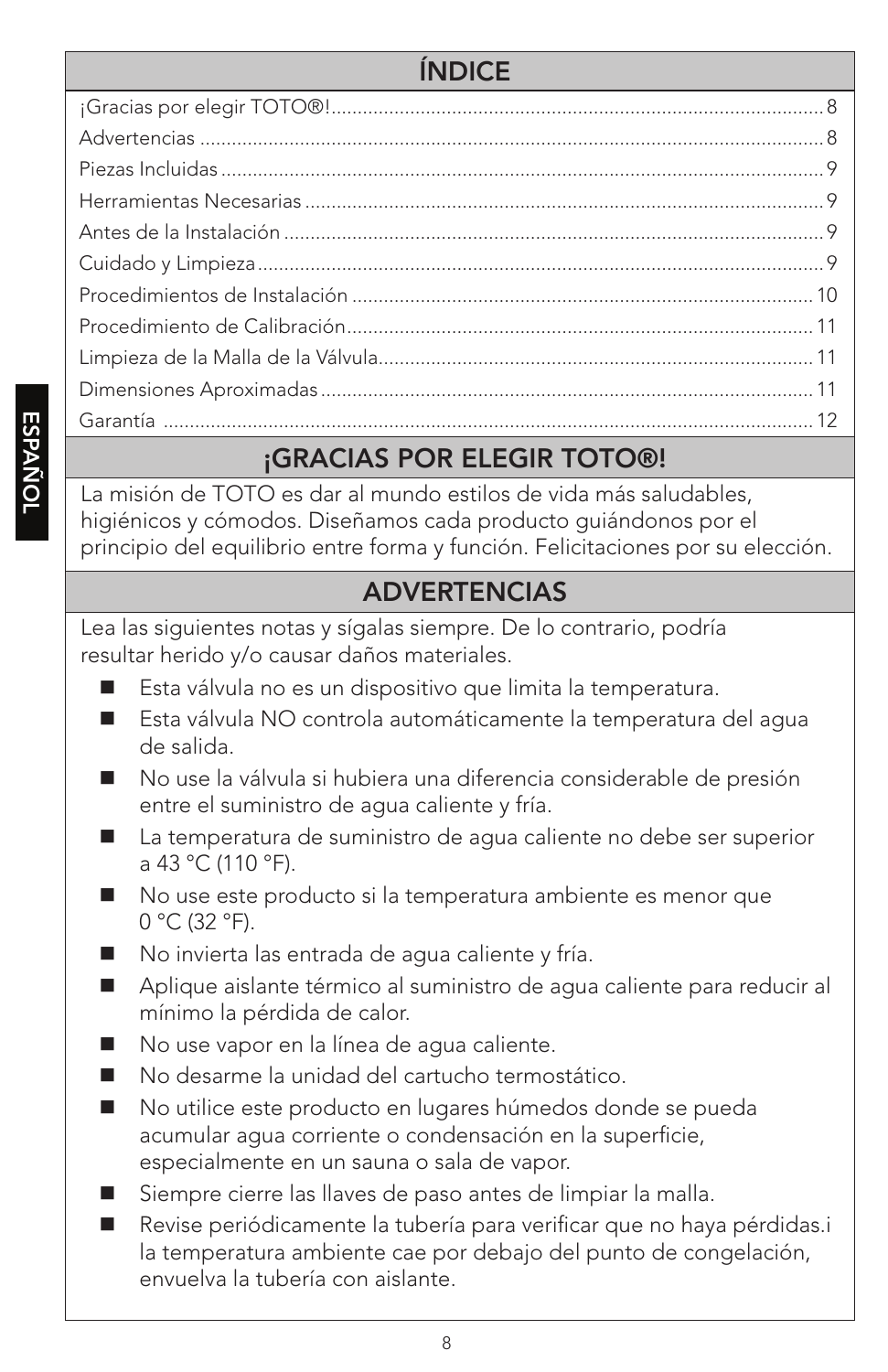#### PIEZAS INCLUIDAS

Asegúrese de tener las siguientes partes que se indican abajo:





#### HERRAMIENTAS NECESARIAS







Termómetro Llave regulable Destornillador (Phillips) Las signientes notas y sígnas y sígnas y sígalas signien

# ANTES DE LA INSTALACIÓN

- Cumpla con todos los códigos locales de plomería.
- Limpie bien las tuberías antes de instalar la válvula.
- Verifique que esté cortado el suministro de agua.
- Lea detenidamente estas instrucciones para garantizar una instalación correcta.
- TOTO® se reserva el derecho de cambiar el diseño del producto sin previo aviso.

#### CUIDADO Y LIMPIEZA

Su nueva válvula está diseñada para años de funcionamiento sin problemas. Manténgala luciendo como nueva mediante una limpieza periódica con jabón suave, enjuague minuciosamente con agua tibia y séquela con un paño limpio y suave. No use limpiadores abrasivos, lana de acero ni productos químicos fuertes, ya que opacan el acabado. El incumplimiento de estas instrucciones podría anular la garantía.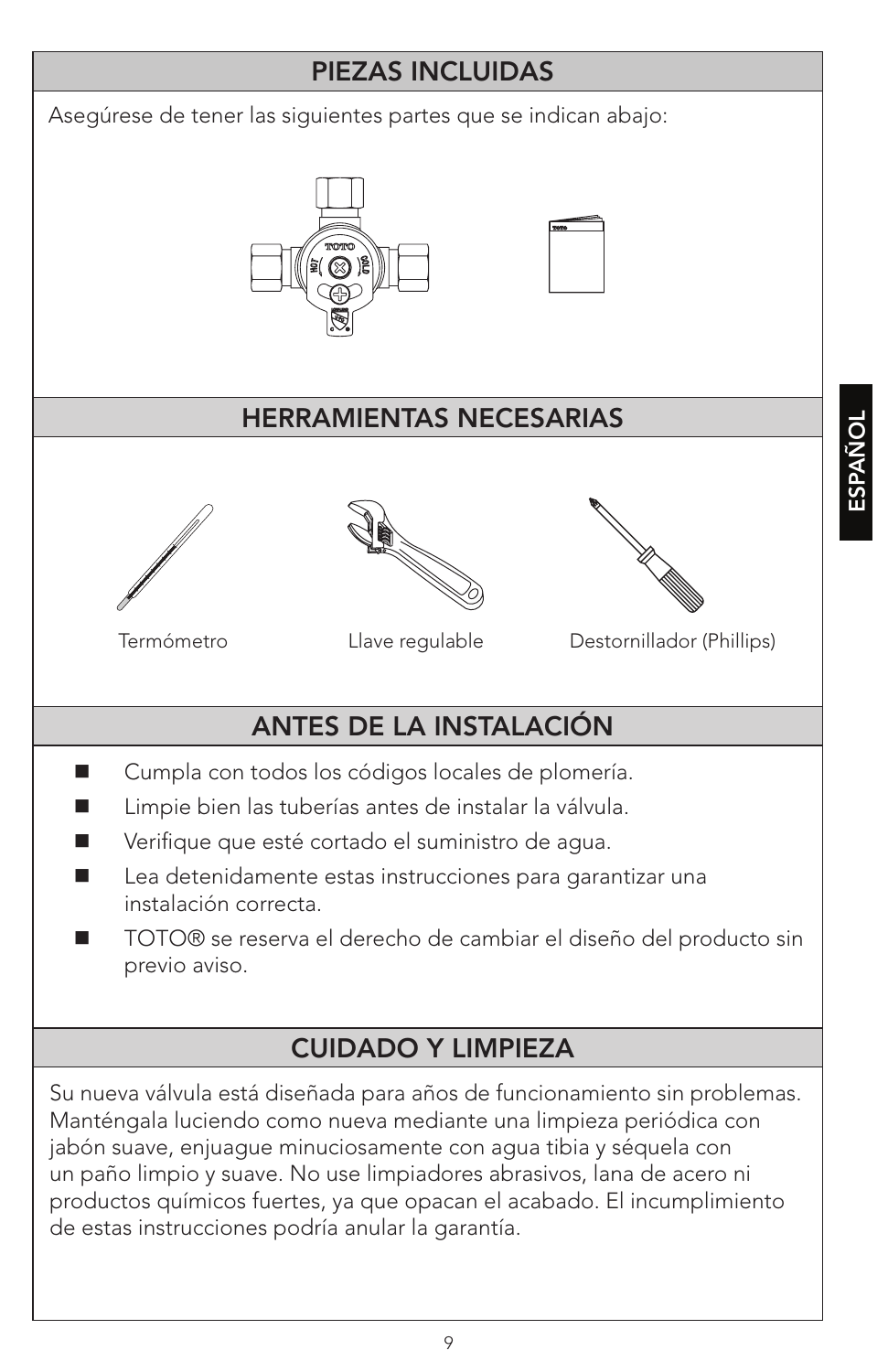#### PROCEDIMIENTOS DE INSTALACIÓN

#### ATENCIÓN: RIESGO DE LESIONES PERSONALES.

Esta válvula NO controla automáticamente la temperatura del agua de salida. La temperatura máxima del agua no debe exceder los 43 °C (110 °F).

- 1. Cierre el suministro principal de agua.
- 2. Conecte el suministro de agua caliente/fría en la entrada y después conecte el controlador del grifo automático con la manguera de suministro

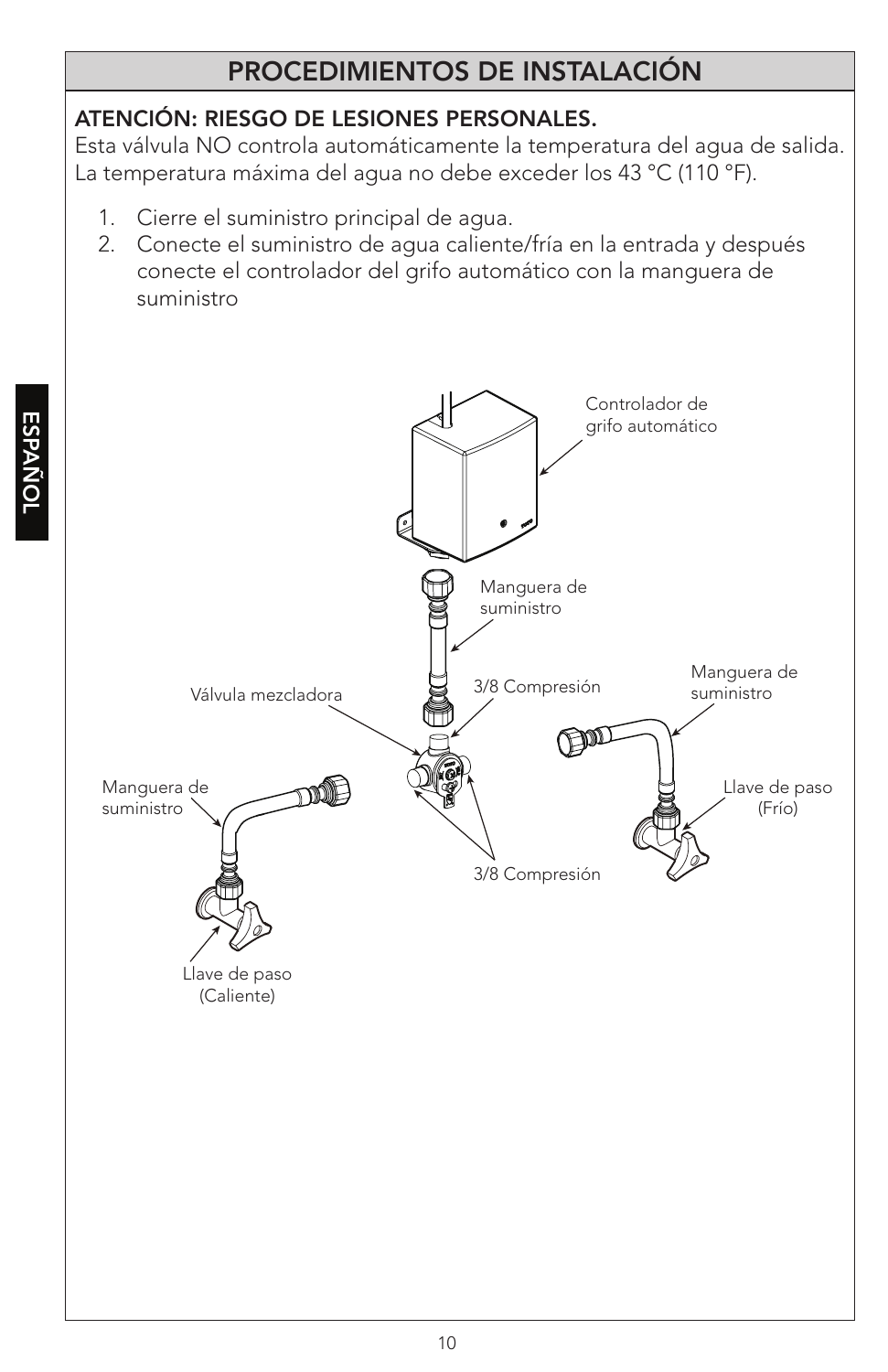#### PROCEDIMIENTO DE CALIBRACIÓN

- 1. Para disminuir la temperatura: gire la manija hacia la derecha.
- 2. Para aumentar la temperatura: gire la manija en el sentido contrario a las agujas del reloj.



#### LIMPIEZA DE LA MALLA DE LA VÁLVULA

- 1. Cierre el agua en las válvulas de suspensión.
- 2. Desconecte las mangueras de suministro.
- 3. Extraiga la malla y límpielo con un cepillo.
- 4. Vuelva a instalar la malla limpio y conecte las mangueras de suministro.
- 5. Abra las válvulas de suspensión.



**ESPAÑOL** 



# DIMENSIONES APROXIMADAS 3/8 Compresión 36mm 63mm 71mm 23mm Frío Caliente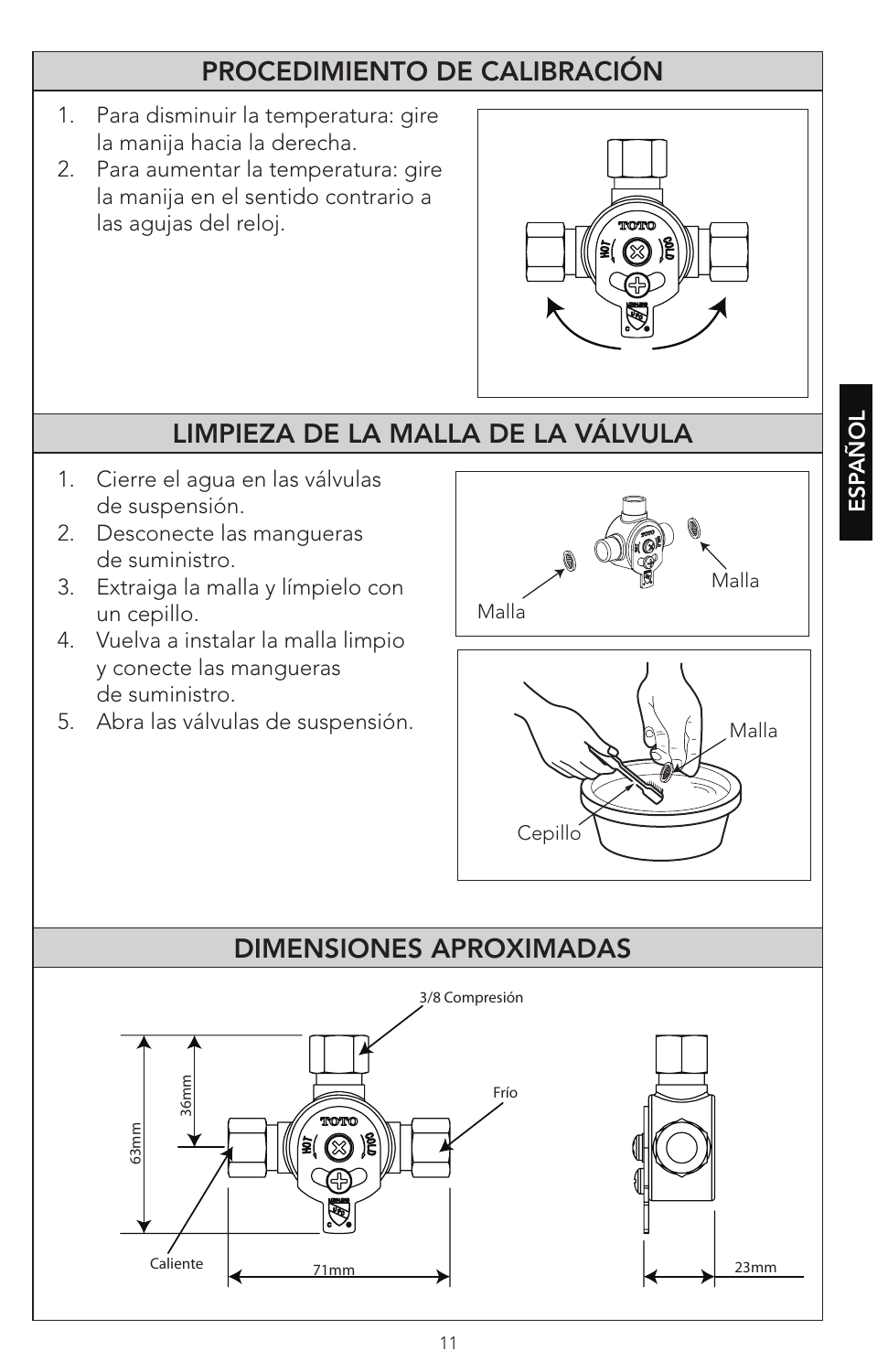#### GARANTÍA

- 1. TOTO ®garantiza que sus válvulas de descarga electrónica, grifos y dispensadores de jabón ("Producto") están libres de defectos en los materiales y mano de obra durante el uso normal cuando se instala y se mantiene de manera adecuada, por un período de tres (3) años a partir de la fecha de adquisición. Esta garantía limitada se extiende solamente al COMPRADOR ORIGINAL del Producto y no es transferible a terceros, incluyendo pero no taxativamente cualquier comprador o propietario subsecuente del Producto. Esta garantía se aplica solamente al producto TOTO adquirido e instalado en América del Norte, Central y Sur.
- 2. Las obligaciones de TOTO conforme a esta garantía se limitan a la reparación, reemplazo u otro ajuste apropiado, a discreción de TOTO, del Producto o las piezas que resulten defectuosas en su uso normal, siempre que dicho Producto fuera instalado, utilizado y mantenido adecuadamente en consonancia a las instrucciones. TOTO se reserva el derecho de realizar tantas inspecciones como sean necesarias para determinar la causa del defecto. TOTO no cobrará por la mano de obra o piezas con respecto a las reparaciones o reemplazos de la garantía. TOTO no es responsable del costo de la retirada, devolución o reinstalación del Producto.
- 3. Esta garantía no se aplica a los siguientes puntos:
	- a. Daños o pérdidas resultantes de una calamidad natural como incendio, terremoto, inundación, truenos, tormenta eléctrica, etc.
	- b. Daños o pérdidas resultantes de cualquier accidente, uso irrazonable, uso indebido, abuso, negligencia, o cuidado inadecuado, limpieza o mantenimiento del Producto.
	- c. Daños o pérdidas resultantes de los sedimentos o cuerpos extraños en un sistema de jabón líquido.
	- d. Daños o pérdidas resultantes de una instalación incorrecta o de la instalación del Producto en un ambiente áspero o peligroso, o retirada, reparación o modificación inadecuada del Producto.
	- e. Daños o pérdidas resultantes de sobrecargas eléctricas o rayos u otros actos que no sean responsabilidad de TOTO o que el Producto no es especificado para tolerar.
	- f. Daños o pérdidas resultantes del desgaste normal y habitual, como pérdida de brillo, rayado o desvanecimiento con el tiempo debido al uso, prácticas de limpieza, condiciones atmosféricas o agua, incluyendo pero no taxativamente, el uso de lejía, alcalinos, limpiadores ácidos, limpiadores secos (polvo) o limpiadores abrasivos o el uso de depuradores de metal o nylon.
- 4. Para que esta garantía limitada sea válida, se requiere el comprobante de compra. Se requiere que TOTO exija el registro de garantía en la compra para crear un registro de propiedad del Producto en http://www.se. TOTO exige el registro de la garantía y si no se registra no se reducirán sus derechos de garantía limitada.
- 5. ESTA GARANTÍA LE OTORGA DERECHOS LEGALES ESPECÍFICOS. PUEDE TENER OTROS DERECHOS QUE VARÍAN ENTRE ESTADOS, PROVINCIAS O PAÍSES.
- 6. A fin de obtener el servicio de reparación de la garantía en virtud de esta garantía, deberá llevar el producto o entregarlo prepago a un servicio técnico de TOTO junto con el comprobante de compra (recibo de venta original) y una carta que indique el problema, o póngase en contacto con un distribuidor o contratista de servicio de productos de TOTO o bien escriba directamente a TOTO U.S.A., INC., 1155 Southern Road, Morrow, GA 30260 (888) 295 8134 o (678) 466-1300, si no se encuentra en los Estados Unidos. Si, debido al tamaño del Producto o a la naturaleza del defecto, el Producto no se puede devolver a TOTO, el recibo de TOTO del aviso por escrito del defecto junto con el comprobante de compra (recibo de venta original) constituirá la entrega. En tal caso, TOTO puede optar por reparar el Producto en el lugar del comprador o pagar para transportar el Producto a un servicio técnico.

ESTA GARANTÍA POR ESCRITO ES LA ÚNICA GARANTÍA REALIZADA POR TOTO. LA REPARACIÓN, REEMPLAZO U OTRO AJUSTE ADECUADO, TAL COMO APARECE EN ESTA GARANTÍA SERÁ EL ÚNICO RECURSO DISPONIBLE PARA EL COMPRADOR ORIGINAL. TOTO NO SERÁ RESPONSABLE DE LA PÉRDIDA DEL PRODUCTO O DE OTROS DAÑOS INCIDENTALES, ESPECIALES O CONSECUENCIALES O GASTOS INCURRIDOS POR EL COMPRADOR ORIGINAL, O DE LA MANO DE OBRA U OTROS COSTOS RELACIONADOS CON LA INSTALACIÓN O RETIRADA, O COSTOS DE REPARACIONES REALIZADOS POR OTROS O DE NINGÚN OTRO GASTO QUE NO SE HUBIERA ESPECIFICADO ANTERIORMENTE. EN NINGÚN CASO LA RESPONSABILIDAD DE TOTO EXCEDERÁ EL PRECIO DE COMPRA DEL PRODUCTO. SALVO DISPOSICIÓN LEGAL CONTRARIA, TODA GARANTÍA IMPLÍCITA, QUE INCLUYE LA DE COMERCIABILIDAD O IDONEIDAD PARA USO O PARA UN PROPÓSITO PARTICULAR, ESTÁ EXPRESAMENTE PROHIBIDA. ALGUNOS ESTADOS NO PERMITEN LIMITACIONES SOBRE LA DURACIÓN DE UNA GARANTÍA IMPLÍCITA, O LA EXCLUSIÓN O LIMITACIÓN DE DAÑOS INCIDENTALES O CONSECUENTES, POR ESO LA LIMITACIÓN Y EXCLUSIÓN ANTERIORES PUEDEN NO APLICARSE EN ESTE CASO.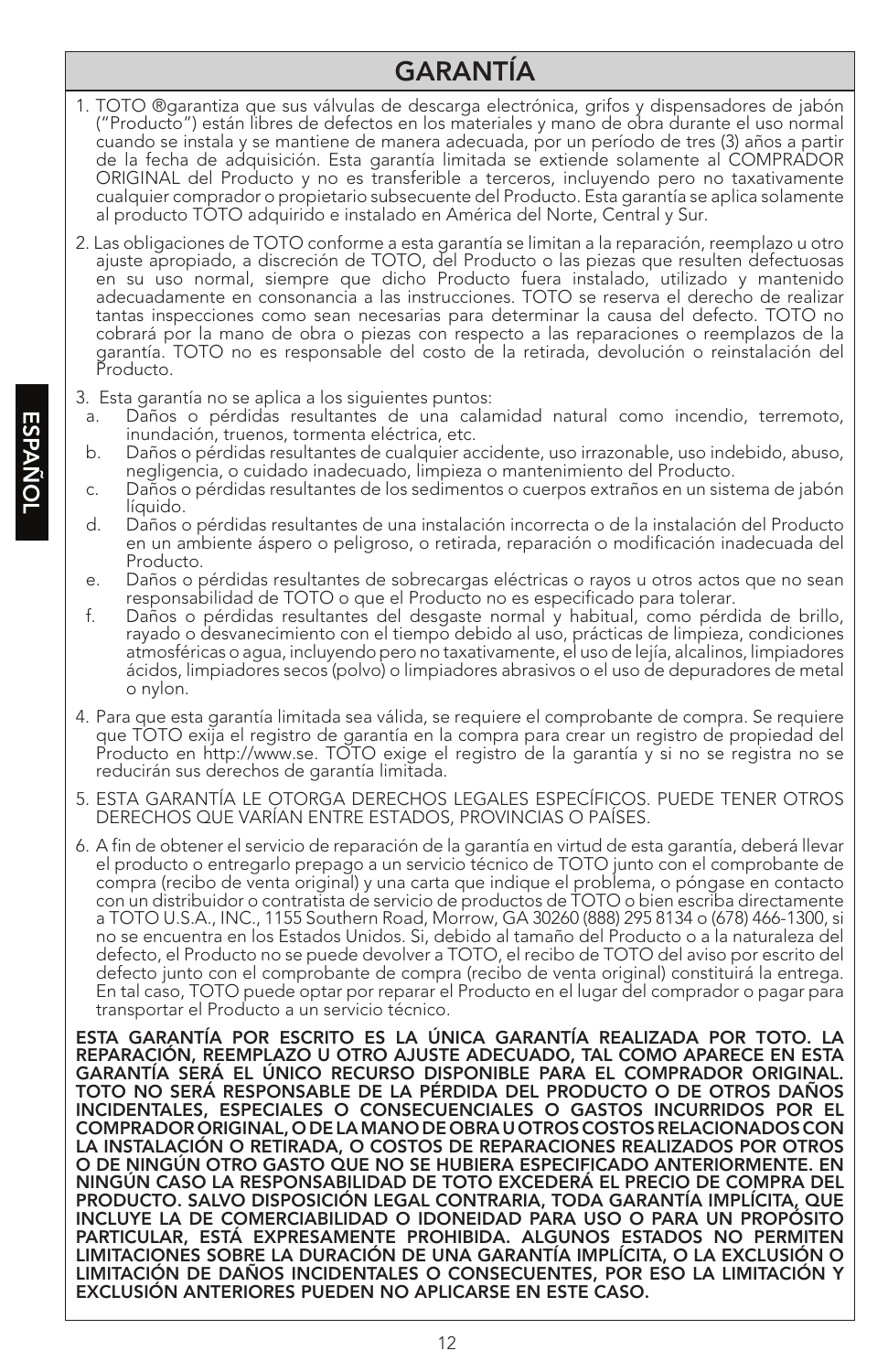#### TABLE DES MATIÈRES

#### MERCI D'AVOIR CHOISI TOTO®!

La mission de TOTO est d'offrir au monde entier un style de vie sain, hygiénique et plus confortable. Nous concevons chaque produit de manière à atteindre un équilibre entre la forme et la fonction. Félicitations pour votre choix.

#### MISES EN GARDE

Veuillez lire et respecter les consignes ci-dessous. Le non-respect de ces recommandations pourrait entraîner des blessures ou des dommages matériels.

- Cette valve n'est pas un appareil de limitation de la température.
- Cette valve NE PERMET PAS le contrôle automatique de la température de l'eau de sortie.
- Veuillez ne pas l'utiliser si une grande différence de pression existe entre l'alimentation d'eau chaude et d'eau froide.
- La température de l'eau chaude ne doit pas dépasser 43 °C (110 °F).
- N'utilisez pas cette vanne si la température ambiante est inférieure à 0 °C (32 °F).
- N'inversez pas les entrées d'eau chaude et d'eau froide.
- Isolez la tuyauterie d'alimentation d'eau chaude afin de réduire au minimum les pertes de chaleur.
- N'utilisez pas de vapeur pour l'alimentation en eau chaude.
- Ne démontez pas la cartouche thermostatique.
- N'utilisez pas cette vanne dans des endroits humides où l'eau courante ou de la condensation pourrait s'accumuler à la surface, particulièrement dans un sauna ou un hammam.
- Assurez vous de toujours fermer la valve d'arrêt avant de nettoyer l'crible
- Vérifiez régulièrement les tuyaux pour détecter les fuites.
- Si la température de la pièce dminue jusqu'au point de congélation, enveloppez les tuyaux d'un isolant.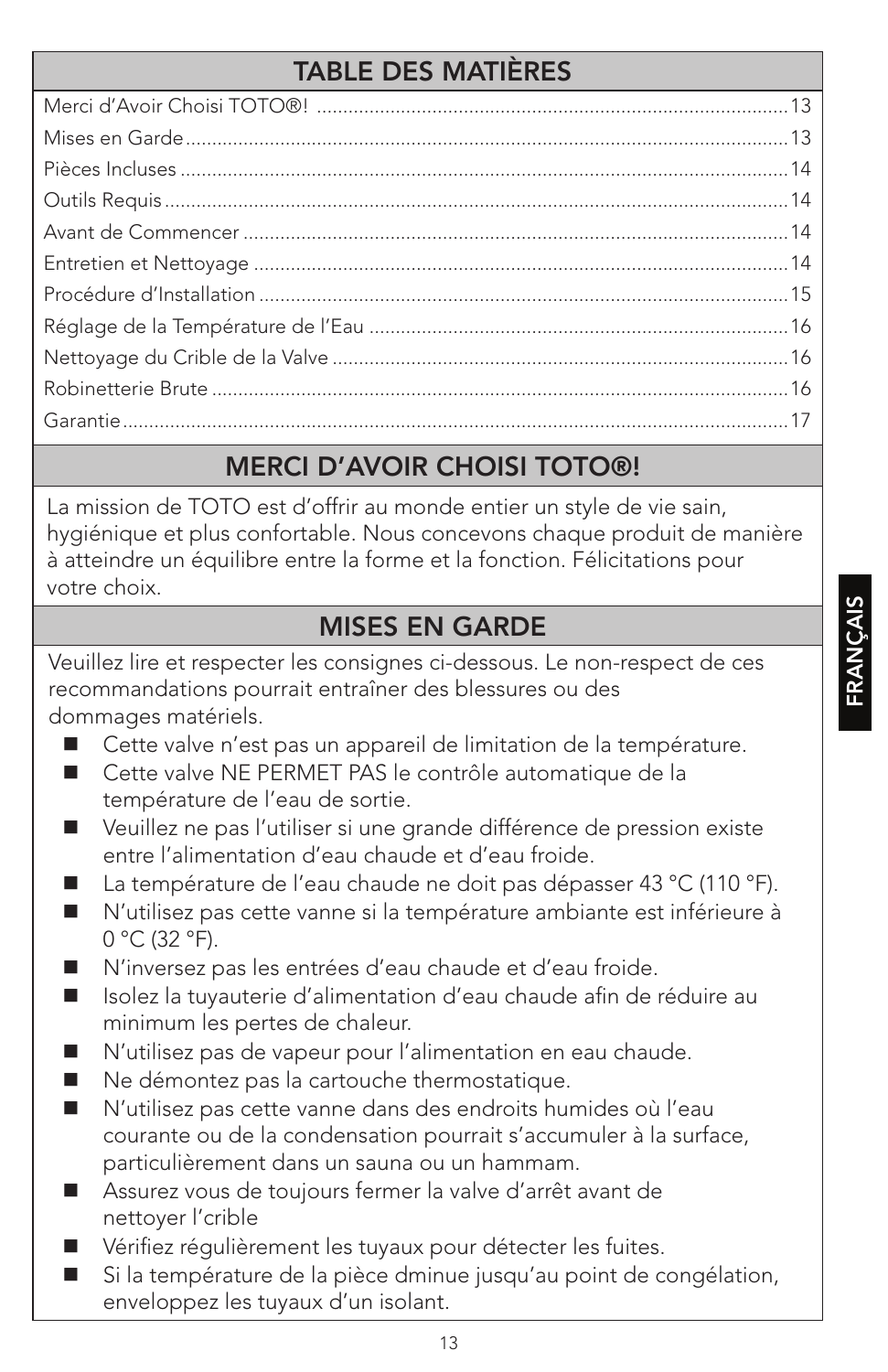#### PIÈCES INCLUSES

Assurez-vous que toutes les pièces sont incluses dans l'emballage:





#### OUTILS REQUIS







Tournevis (Phillips)

# AVANT DE COMMENCER

- Observez toutes les réglementations locales sur la plomberie.
- Vidangez toute la tuyauterie avant d'installer la vanne.
- Assurez-vous que l'alimentation en eau est coupée.

Thermomètre Clé à molette

- $\blacksquare$  Lisez avec attention ces instructions afin d'assurer une installation adéquate.
- TOTO® se réserve le droit de modifier la conception du produit sans avis préalable.

# ENTRETIEN ET NETTOYAGE

Votre nouvelle valve est conçu pour un rendement sans problèmes et ce, pour de nombreuses années. Maintenez son aspect de neuf en le nettoyant régulièrement avec un savon doux, rincez-le à fond avec de l'eau chaude et essuyez-le avec un chiffon doux et propre. N'utilisez pas de nettoyants abrasifs, laine d'acier ou produits chimiques corrosifs car ils terniront la finition. Le non-respect de ces directives peut annuler votre garantie.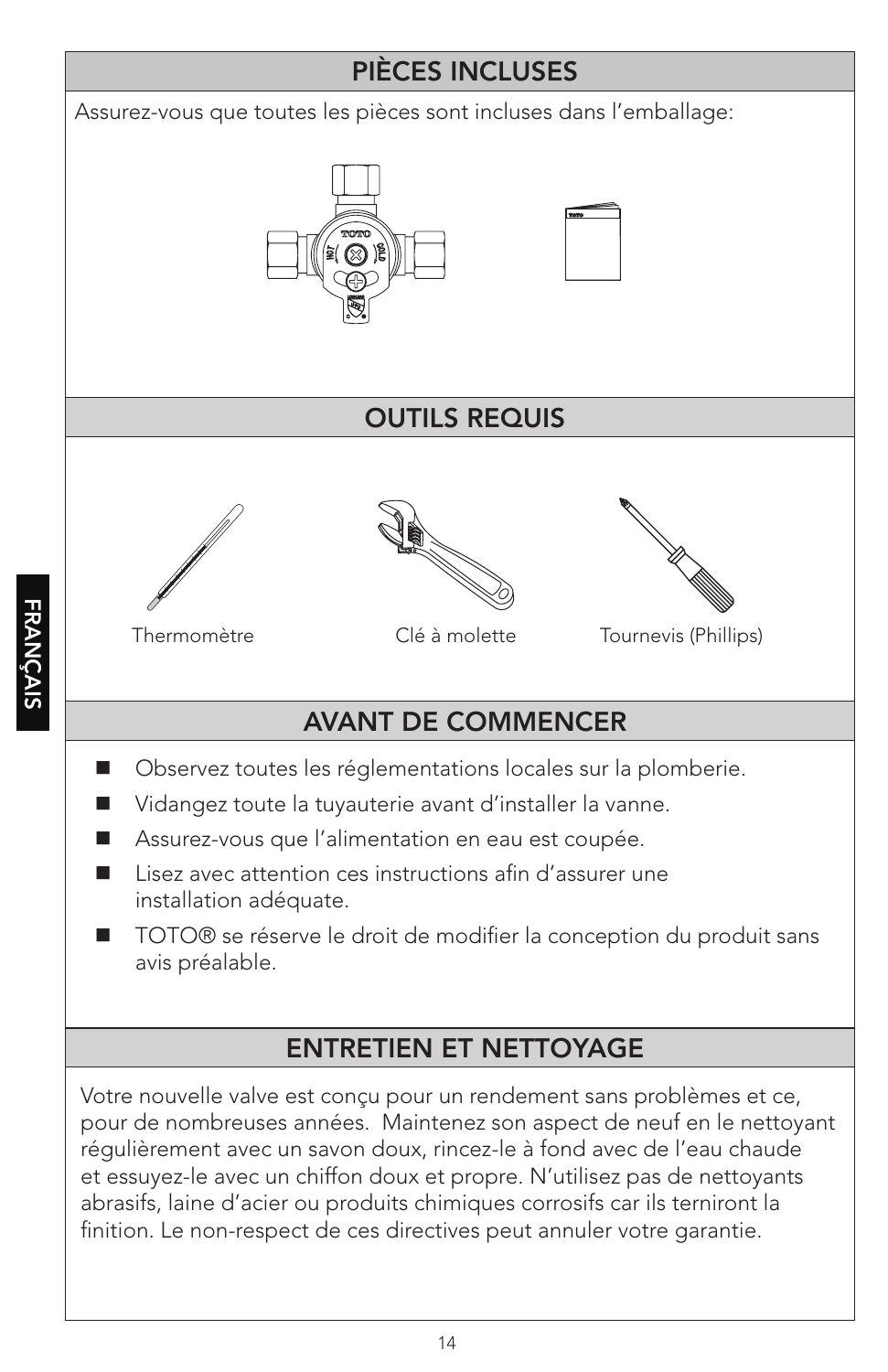#### PROCÉDURE D'INSTALLATION

#### MISE EN GARDE : RISQUE DE BLESSURES.

Cette valve NE PERMET PAS le contrôle automatique de la température de l'eau de sortie. La température maximale de l'eau ne doit jamais dépasser 43 °C (110 °F).

- 1. Coupez l'alimentation en eau principale.
- 2. Connecter le tuyau d'alimentation en eau chaude et froide à l'entrée d'eau, puis connecter au dispositif de contrôle automatique du robinet.

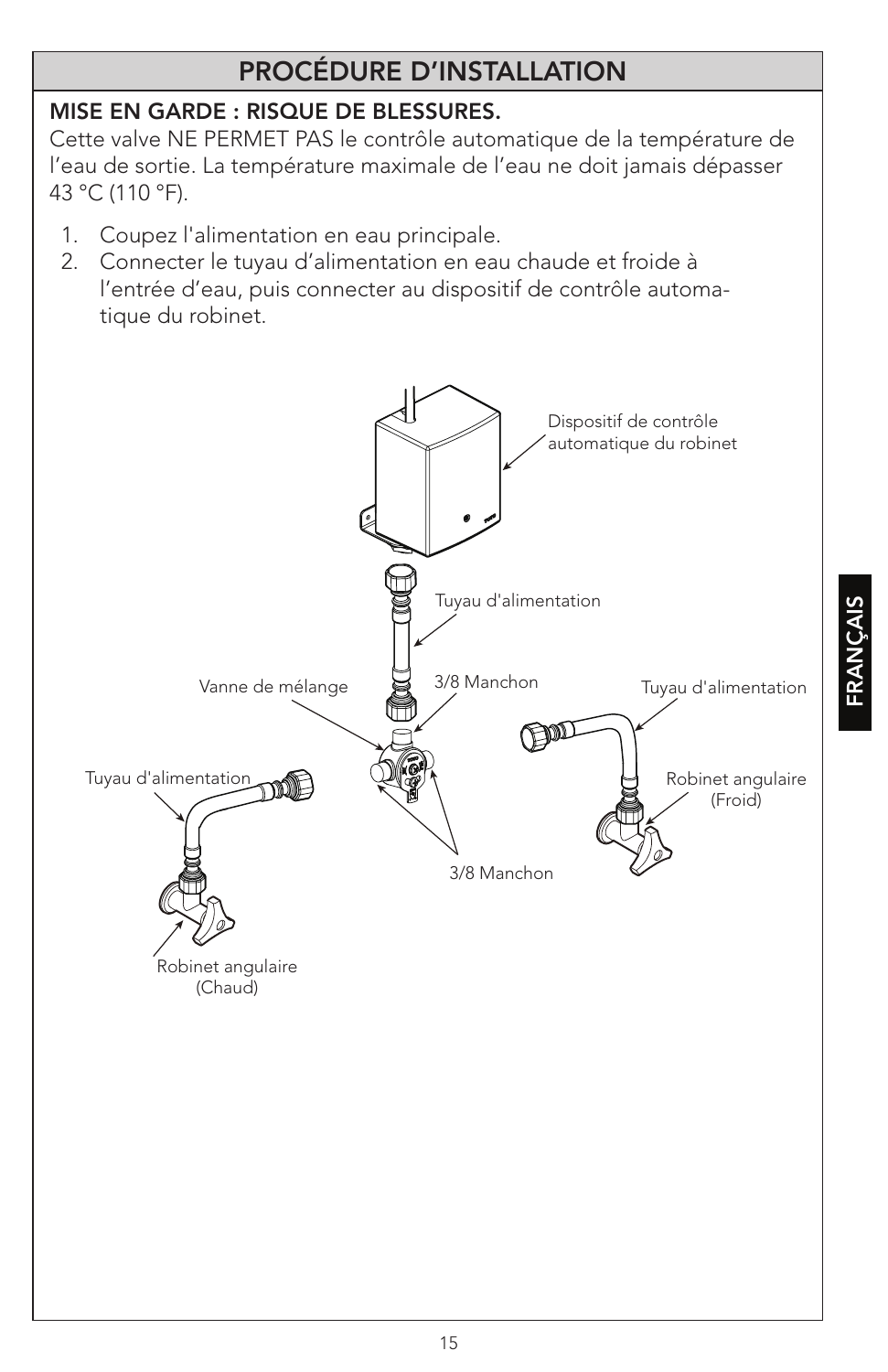#### RÉGLAGE DE LA TEMPÉRATURE DE L'EAU

- 1. Pour diminuer la température, tournez la poignée dans le sens horaire.
- 2. Pour augmenter la température, tournez la poignée dans le sens antihoraire.



#### NETTOYAGE DU CRIBLE DE LA VALVE

- 1. Fermez les robinets d'arrêt.
- 2. Débranchez les tuyaux d'alimentation.
- 3. Déposez la crible et nettoyez-la avec une brosse.
- 4. Remettez la crible et branchez les tuyaux d'alimentation d'eau.
- 5. Ouvrez les robinets d'arrêt.





#### ROBINETTERIE BRUTE

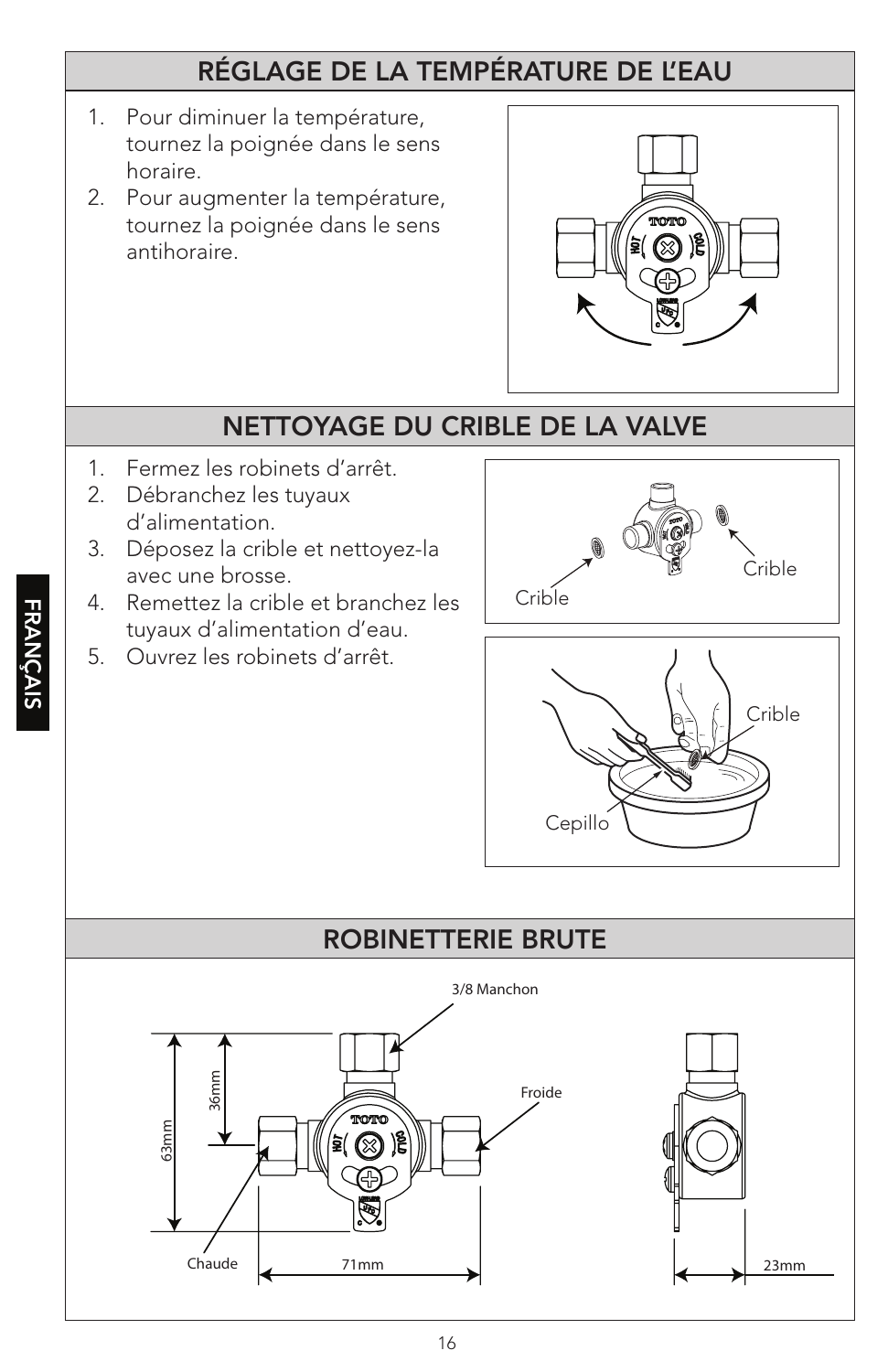#### GARANTIE

- 1. TOTO ® garantit que ses robinets de chasse électroniques, robinets et distributeurs de savon (« produit ») sont exempts de défauts de matériaux et de fabrication pendant l'utilisation normale lorsqu'il sont correctement installés et entretenus, pour une durée de trois (3) ans à partir de la date d'achat. Cette garantie limitée est seulement offerte à l'ACHETEUR ORIGINAL du produit et n'est pas transférable à un tiers, y compris mais non de façon limitative tout acheteur ou propriétaire ultérieur du produit. Cette garantie s'applique uniquement aux produits de TOTO achetés et installés en Amérique du Nord, Centrale et du Sud.
- 2. Les obligations de TOTO en vertu de cette garantie sont limitées à la réparation, au remplacement ou à l'ajustement approprié, à la discrétion de TOTO, du produit ou des pièces défectueuses pendant l'utilisation normale, à condition qu'un tel produit soit correctement installé, utilisé et entretenu selon les instructions. TOTO se réserve le droit d'effectuer toute inspection jugée nécessaire dans le but de déterminer la cause du défaut. TOTO ne facturera pas la main-d'oeuvre ou les pièces relatives à des réparations ou remplacements sous garantie. TOTO n'est pas responsable du coût du retrait, du retour et/ou de la réinstallation du produit.
- 3. Cette garantie ne s'applique pas aux éléments suivants:
	- a. Dommage ou perte résultant d'une catastrophe naturelle comme un incendie, un tremblement de terre, une inondation, la foudre, un orage électrique, etc.
	- b. Dommage ou perte résultant de tout accident, de toute utilisation non raisonnable, incorrecte, abusive ou négligente, ou de soins, de nettoyage ou d'entretien inappropriés du produit.
	- c. Dommage ou perte résultant des sédiments ou des corps étrangers présents dans un système de savon liquide.
	- d. Dommage ou perte résultant de l'installation inappropriée ou de l'installation du produit dans un environnement rude et/ou dangereux, ou le retrait, la réparation ou la modification inapproprié(e) du produit.
	- e. Dommage ou perte résultant de surtensions électriques, de la foudre ou d'autres actes qui ne constituent pas la faute de TOTO ou que le produit n'est pas conçu pour tolérer.
	- f. Dommage ou perte résultant de l'usure normale et habituelle, comme la réduction de la brillance, les rayures ou la décoloration au fil du temps dues à l'usure, les pratiques de nettoyage ou l'eau ou les conditions atmosphériques, y compris mais non de façon limitative, l'utilisation de javellisant, d'alcalis, de nettoyants acides, de nettoyants secs (en poudre) ou de tout autre nettoyant abrasif, ou l'utilisation de brosses en nylon ou en métal.
- 4. Pour que cette garantie limitée soit valide, une preuve d'achat est requise. TOTO vous encourage à enregistrer la garantie à l'achat pour créer une déclaration de propriété du produit sur http://www. se. TOTO vous encourage à enregistrer la garantie à l'achat, mais le fait de ne pas l'enregistrer ne diminuera en rien vos droits de garantie limitée.
- 5. CETTE GARANTIE VOUS DONNE DES DROITS LÉGAUX SPÉCIFIQUES. VOUS POURRIEZ AVOIR D'AUTRES DROITS VARIANT D'UN ÉTAT À L'AUTRE, D'UNE PROVINCE À L'AUTRE OU D'UN PAYS À L'AUTRE.
- 6. Pour obtenir une réparation sous garantie, vous devez emmener le produit ou le faire livrer en port payé à un centre de service TOTO avec une preuve d'achat (reçu d'achat original) et une lettre expliquant le problème, ou contacter un distributeur de TOTO ou un prestataire de service pour les produits, ou écrire directement à TOTO U.S.A., INC., 1155 Southern Road, Morrow, GA 30260 (888) 295 8134 ou (678) 466-1300, si vous vous trouvez hors des États-Unis. S'il est impossible de retourner le produit à TOTO en raison de sa taille ou de la nature du défaut, la réception par TOTO d'un avis écrit du défaut accompagné de la preuve d'achat (reçu d'achat original) constitue la livraison. En pareil cas, TOTO pourrait choisir de réparer le produit sur le lieu où se trouve l'acheteur ou de payer le transport du produit vers un centre de service.

CETTE GARANTIE ÉCRITE CONSTITUE LA SEULE GARANTIE OFFERTE PAR TOTO. TOUTE RÉPARATION, TOUT REMPLACEMENT OU TOUT AUTRE AJUSTEMENT NÉCESSAIRE COUVERT PAR CETTE GARANTIE SERA LA SOLUTION EXCLUSIVE À LA DISPOSITION DE L'ACHETEUR ORIGINAL. TOTO N'EST PAS RESPONSABLE DE LA PERTE DU PRODUIT OU D'AUTRES DÉPENSES OU DOMMAGES ACCIDENTELS, PARTICULIERS OU CONSÉCUTIFS OCCASIONNÉS PAR L'ACHETEUR ORIGINAL, OU DE LA MAIN-D'OEUVRE OU DES AUTRES FRAIS DUS À L'INSTALLATION OU AU RETRAIT, OU DES FRAIS DE RÉPARATION PAR DES TIERS, OU DE TOUTE AUTRE DÉPENSE QUI N'EST PAS EXPRESSÉMENT MENTIONNÉE CI-DESSUS. EN AUCUNE CIRCONSTANCE LA RESPONSABILITÉ DE TOTO NE SERA SUPÉRIEURE AU PRIX D'ACHAT DU PRODUIT. SAUF DANS LA MESURE OÙ CELA EST INTERDIT PAR LA LOI EN VIGUEUR, TOUTE GARANTIE IMPLICITE, Y COMPRIS CELLE DE VALEUR MARCHANDE OU D'ADAPTATION À UN USAGE OU UN EMPLOI PARTICULIER, EST EXPRESSÉMENT EXCLUE. CERTAINS ÉTATS N'AUTORISENT PAS DE LIMITATIONS SUR LA DURÉE DE LA GARANTIE IMPLICITE OU L'EXCLUSION OU LA LIMITATION DES DOMMAGES INDIRECTS OU CONSÉCUTIFS; IL EST DONC POSSIBLE QUE LA LIMITATION ET L'EXCLUSION SUSMENTIONNÉES NE S'APPLIQUENT PAS À VOUS.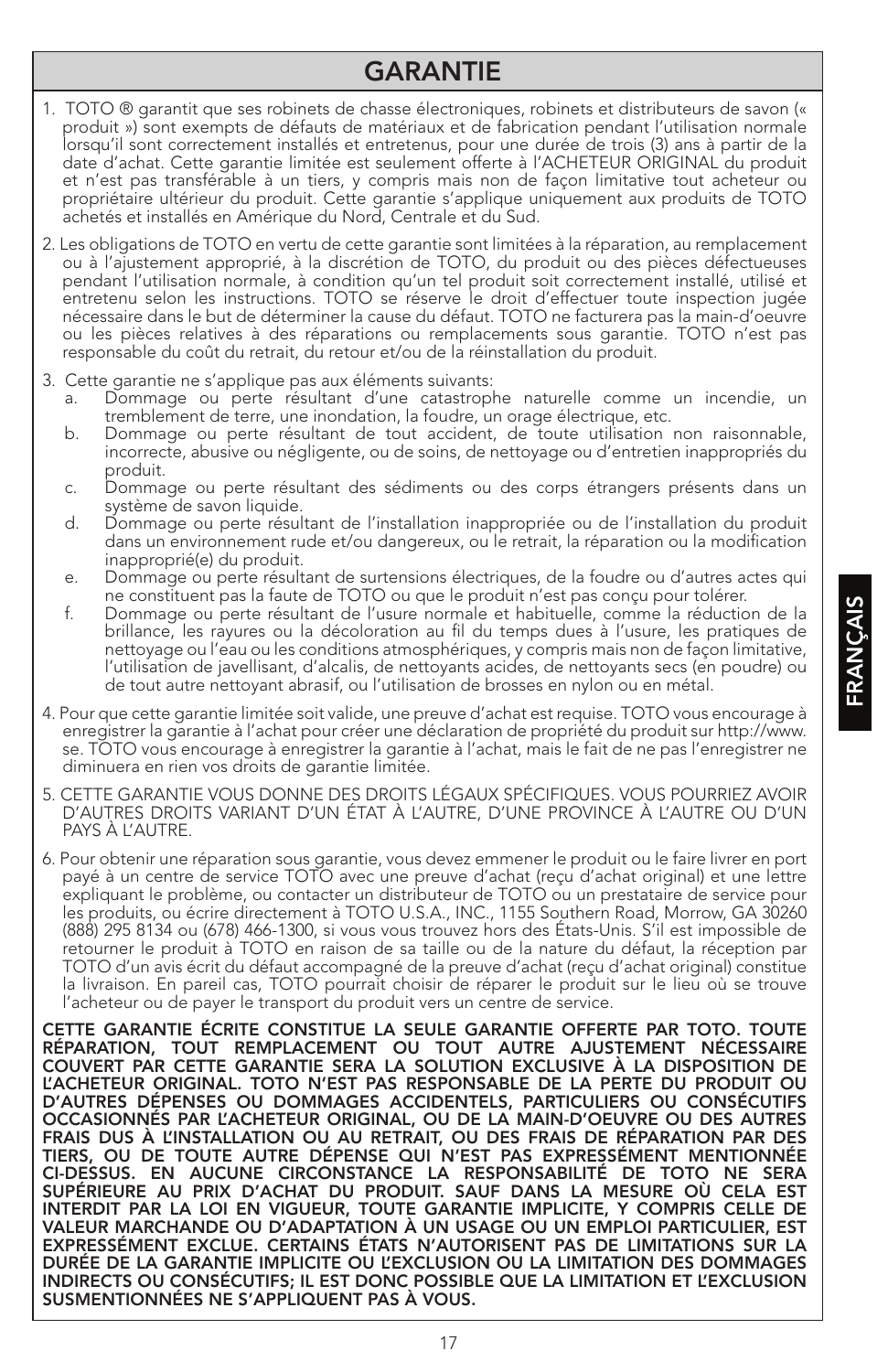#### ÍNDICE

# OBRIGADO POR ESCOLHER A TOTO®!

A missão da TOTO é proporcionar ao mundo um estilo de vida saudável, higiênico e mais confortável. Como princípio norteador, projetamos cada produto com equilíbrio entre forma e função. Parabéns pela sua escolha.

#### AVISOS

Leia e respeite as recomendações a seguir. A não observância destas recomendações pode causar ferimentos pessoais e/ou danos ao equipamento.

- Esta válvula não é um dispositivo limitador de temperatura.
- Esta válvula NÃO fornece um controle automático da temperatura de saída da água.
- Não use essa válvula se houver uma grande diferença na pressão entre o fornecimento de água quente e o fornecimento de água fria.
- A temperatura do fornecimento de água quente não deve passar de 43°C (110°F).
- Não use essa válvula em uma temperatura ambiente abaixo de 0°C (32°F).
- Não inverta as entradas de água quente e de água fria.
- Isole o cano de fornecimento de água quente para minimizar a perda de calor.
- Não use vapor para o fornecimento de água quente.
- Não desmonte o cartucho termostático.
- Não use esta torneira em um local úmido em que possa acumular água corrente ou de condensação na superfície, especialmente em uma sauna ou no banho a vapor.
- Feche sempre a(s) válvula(s) de retenção antes de limpar o tela.
- Verifique periodicamente a tubulação quanto a vazamentos.
- Se a temperatura cair ao nível de congelamento, isole os tubos.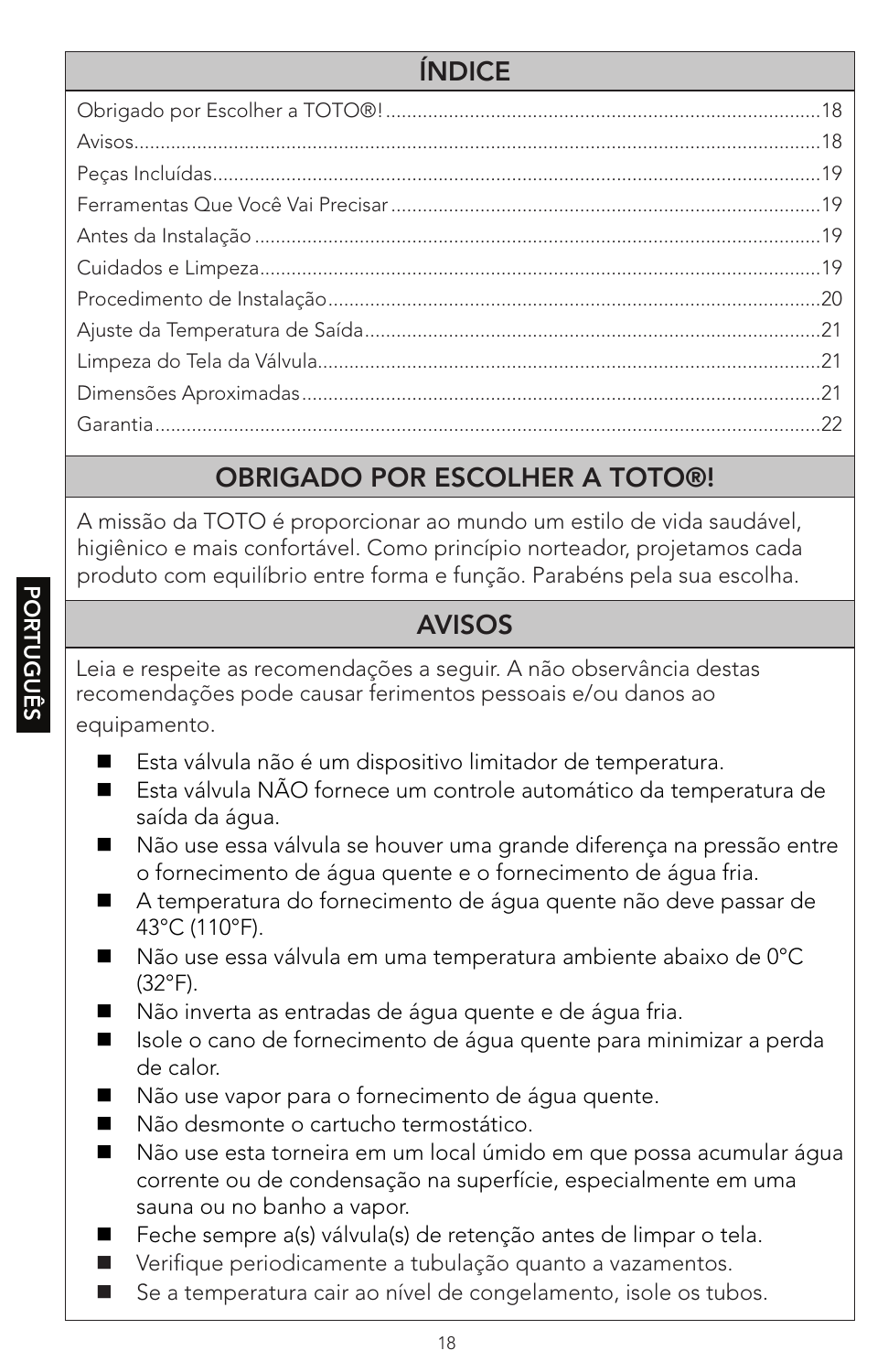#### PEÇAS INCLUÍDAS

Confira para certificar-se de que todas estas peças constam da embalagem:





#### FERRAMENTAS QUE VOCÊ VAI PRECISAR







Chave de fenda (Phillips)

# ANTES DA INSTALAÇÃO

- Observe todos os códigos do encanamento local.
- Elimine completamente a água de todo o encanamento, antes de instalar a válvula.
- Certifique-se de ter desligado o fornecimento de água.
- Leia estas instruções com cuidado, para garantir a instalação adequada.
- A TOTO® reserva-se o direito de atualizar o modelo do produto, sem aviso prévio.

#### CUIDADOS E LIMPEZA

Sua nova válvula foi projetada para anos de operação sem problemas. Mantenha-a como nova limpando-a periodicamente com sabão leve, enxaguando com água morna e secando com um pano limpo e macio. Não use limpadores abrasivos, palha de aço ou produtos químicos fortes, pois eles danificarão o acabamento da válvula. A falha em seguir estas instruções pode anular a garantia.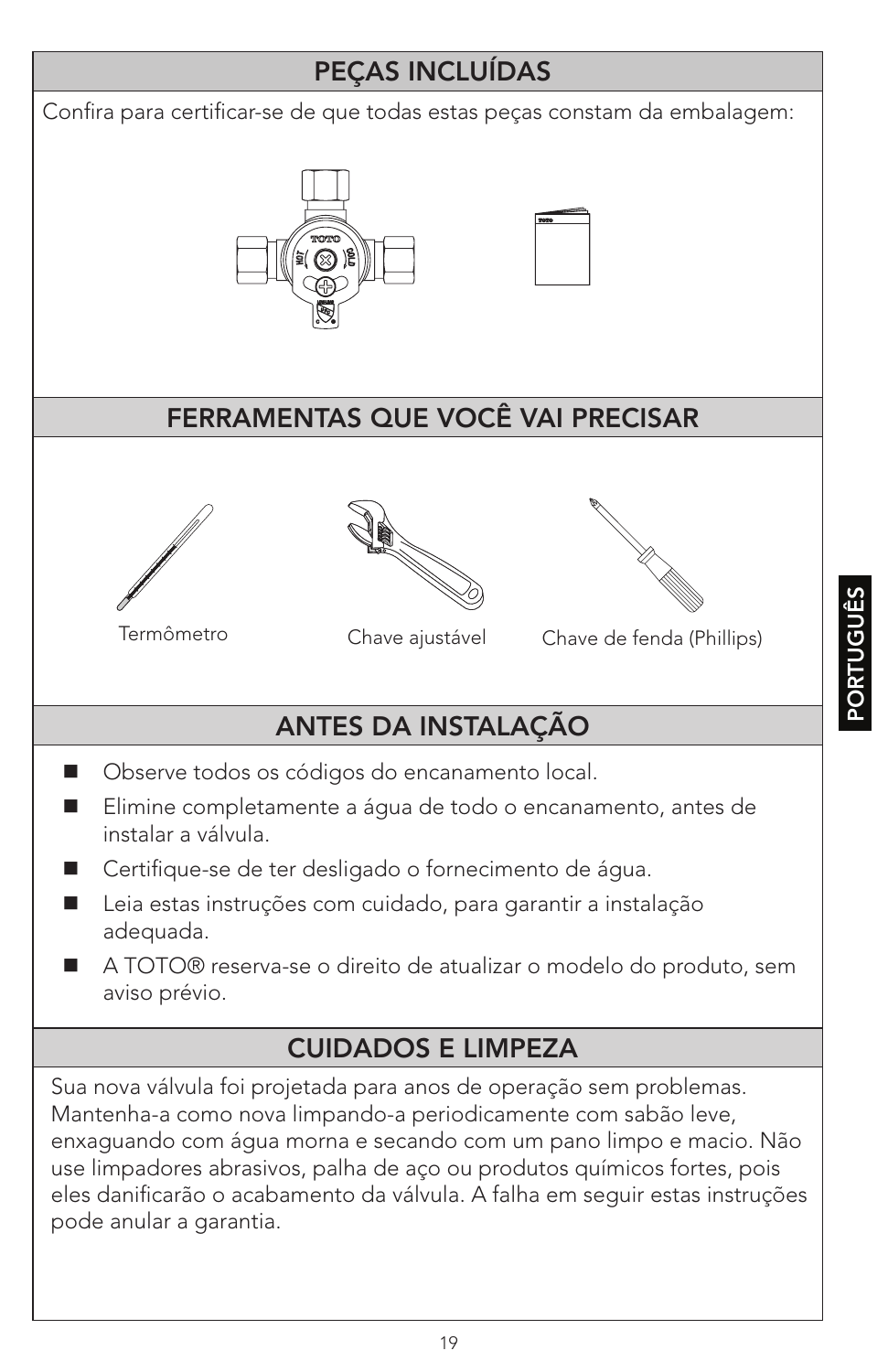#### PROCEDIMENTO DE INSTALAÇÃO

#### PRECAUÇÃO: RISCO DE LESÃO PESSOAL.

Essa válvula requer que a temperatura máxima de saída seja ajustada/ definida pelo instalador. A temperatura máxima da água nunca deve passar de 43°C (110ºF).

- 1. Desligue o fornecimento de água principal.
- 2. Conecte a fonte de abastecimento de água quente/fria à entrada. Depois, conecte o controlador da torneira automática à mangueira de abastecimento

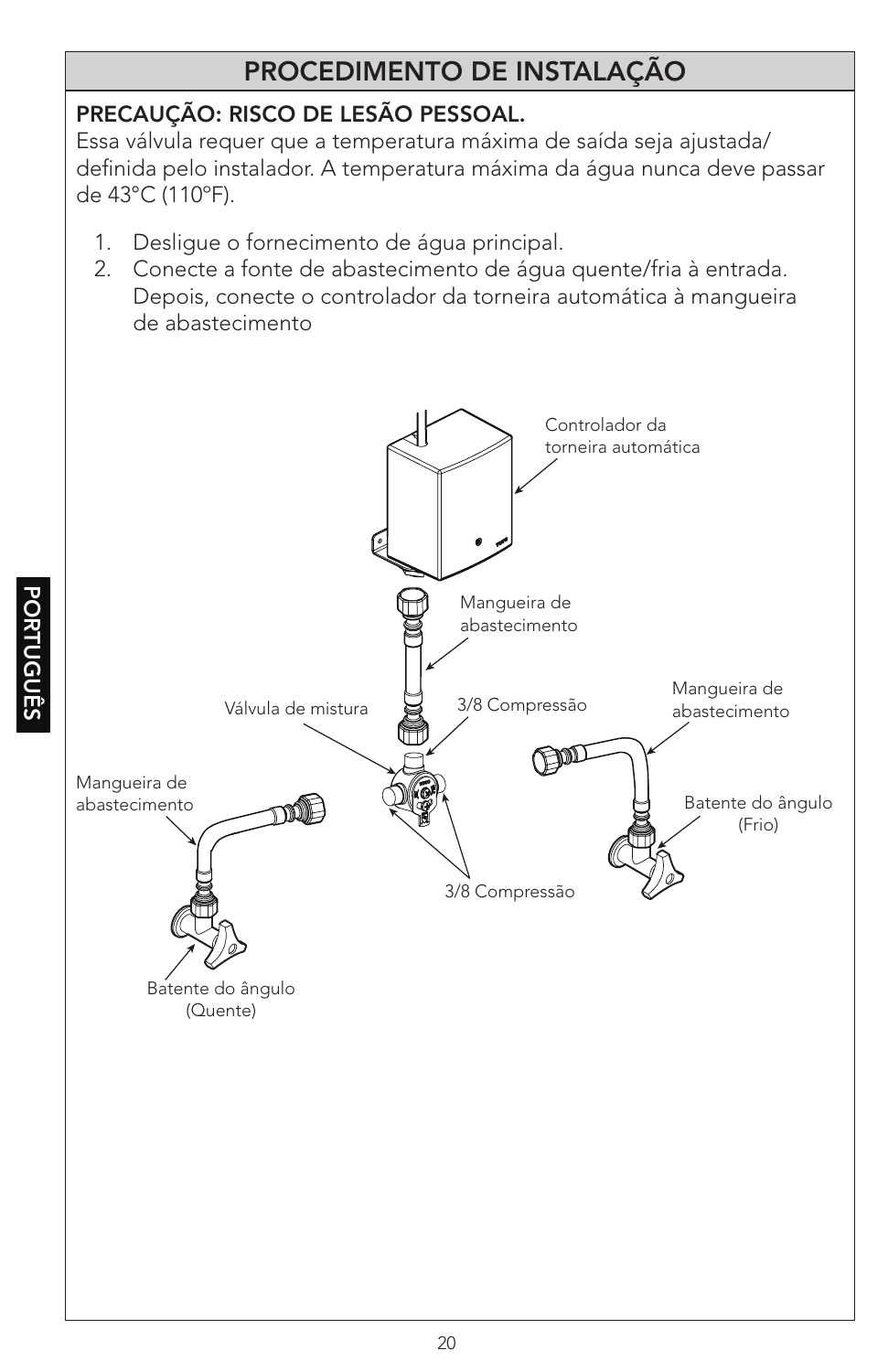#### AJUSTE DA TEMPERATURA DE SAÍDA

- 1. Para reduzir a temperatura, gire a alça no sentido horário.
- 2. Para aumentar a temperatura, gire a alça no sentido antihorário



# LIMPEZA DO TELA DA VÁLVULA

- 1. Desligue a água nas válvulas de paragem.
- 2. Desconecte as mangueiras de fornecimento.
- 3. Retire o tela e limpe-o com uma escova.
- 4. Reinstale o tela limpo e conecte as mangueiras de fornecimento de água.
- 5. Abra as válvulas de paragem.  $\left[\begin{array}{cc} \searrow & \searrow \\ \searrow & \searrow \end{array}\right]_{\text{Tela}}$





# DIMENSÕES APROXIMADAS



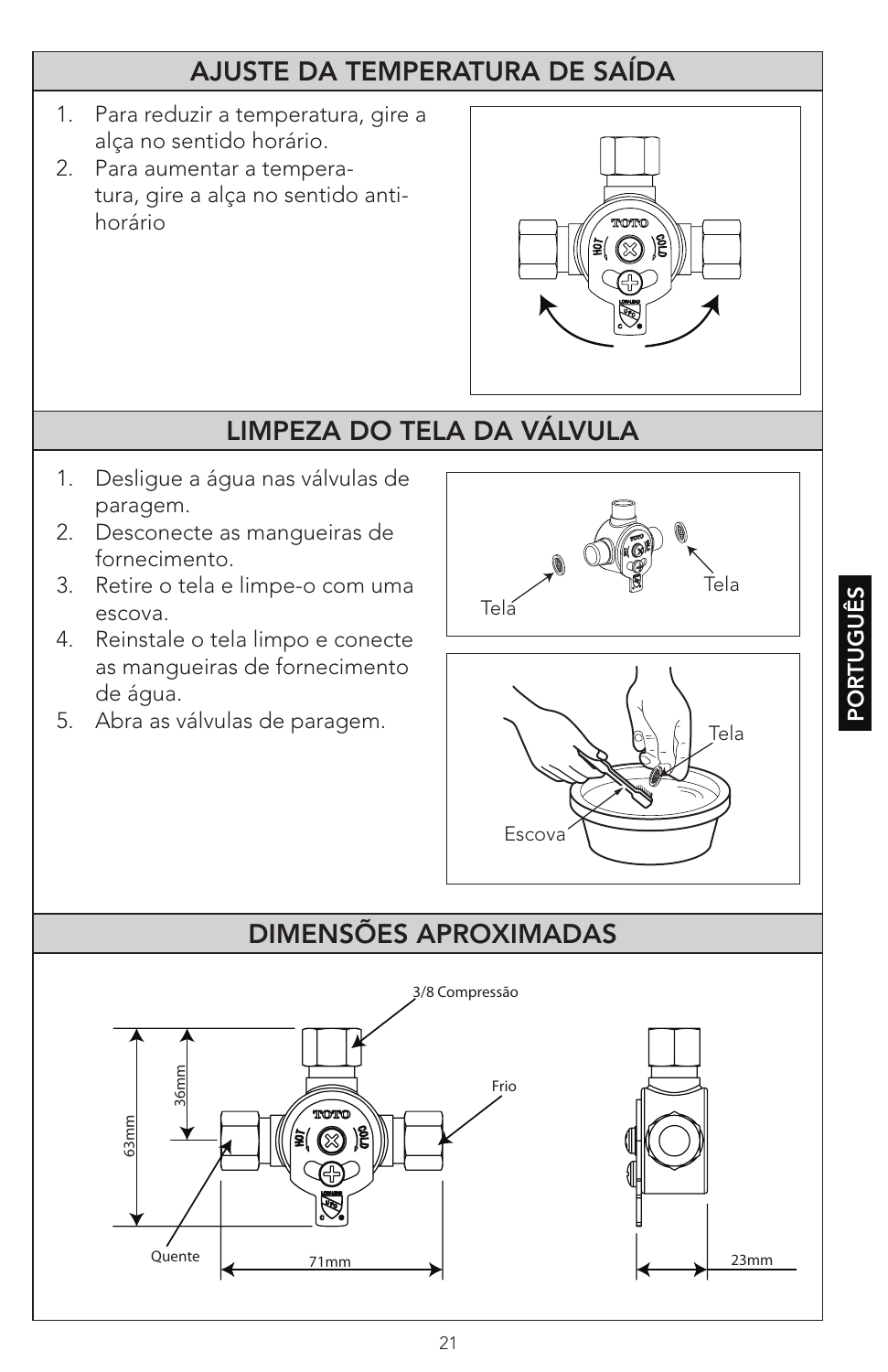#### GARANTIA

#### TOTO DO BRASIL DISTRIBUIÇÃO E COMÉRCIO, LTDA. GARANTIA LIMITADÁ DE TRÊS ANOS A garantia se aplica somente às Válvulas de Descarga Eletrônicas, Torneiras e Distribuidores

de Sabão.

- 1. A TOTO garante suas válvulas de descarga eletrônicas, torneiras e dispensadores de sabão ("Produto") contra defeitos de material e de fabricação durante o uso normal quando instalados e submetidos à manutenção adequada, por um período de três (3) anos à partir da data da compra. Esta garantia limitada é estendida apenas ao COMPRADOR ORIGINAL do Produto e não é transferível a terceiros, incluindo, mas não limitado a, qualquer comprador ou proprietário subsequente do Produto. Esta garantia se aplica somente a Produtos da TOTO comprados e instalados no Brasil.
- 2. As obrigações da TOTO sob esta garantia estão limitadas a reparos, substituições ou outros ajustes apropriados, a critério da TOTO, do Produto ou de peças que apresentem defeitos durante o uso normal, contanto que tal Produto tenha sido instalado, usado e submetido à manutenção adequada de acordo com as instruções. A TOTO se reserva o direito de realizar tais inspeções conforme necessário para determinar a causa do defeito. A TOTO não cobrará pela mão de obra ou por peças relacionadas a reparos ou substituições em garantia. A TOTO não é responsável pelo custo de remoção, devolução e/ou reinstalação do Produto.
- 3. Esta garantia não se aplica aos seguintes itens:
	- a. Danos ou perdas sofridos em desastres naturais como incêndios, terremotos, enchentes, trovoadas, tempestades elétricas etc.
	- b. Danos ou perdas resultantes de quaisquer acidentes, uso excessivo, uso indevido, abuso, negligência ou de cuidados, limpeza ou manutenção inadequada do Produto.
	- c. Danos ou perdas resultantes de sedimentos ou corpos estranhos contidos em um sistema hidráulico.
	- d. Danos ou perdas resultantes de instalação inadequada ou instalação do Produto em um ambiente severo e/ou de risco, ou de remoção, reparos ou modificações inadequados do Produto, o que inclui o uso de componentes não originais da TOTO.
	- e. Danos ou perdas resultantes de oscilações de energia ou quedas de raios ou outros atos que não sejam de responsabilidade da TOTO ou os quais o Produto não seja especificado para suportar.
	- f. Danos ou perdas resultantes do desgaste normal e habitual, como redução do brilho, arranhões ou desbotamento ao longo do tempo devido ao uso, práticas de limpeza ou água ou condições atmosféricas, incluindo, mas não limitados a, o uso de alvejantes, álcali, limpadores ácidos, limpadores a seco (pó) ou quaisquer outros limpadores abrasivos ou o uso de esponjas de metal ou nylon.

Para obter o serviço de reparos da garantia sob esta garantia, por favor envie um e-mail para suporte@br.toto.com para obter instruções sobre como proceder com sua reivindicação. Você pode ser instruído a (1) levar o Produto ou fazer a entrega pré-paga a um prestador de serviços da TOTO juntamente com o comprovante de compra (recibo de compra original) e uma carta declarando o problema; (2) entrar em contato com um distribuidor ou prestador de serviços de produtos da TOTO; ou (3) se, devido ao tamanho do Produto ou natureza do defeito, o Produto não puder ser devolvido a um centro de assistência autorizado da TOTO, a TOTO pode optar por reparar o Produto no local do comprador ou pagar pelo transporte do Produto para uma prestadora de serviços.

ATENÇÃO! A TOTO não é responsável por qualquer defeito de, ou dano a, esse Produto causado por cloraminas no tratamento do fornecimento público de água ou limpadores contendo cloro (hipoclorito de cálcio). ATENÇÃO: O uso de alta concentração de cloro ou produtos à base de cloro pode danificar seriamente os acessórios. Esse dano pode causar vazamentos e outros problemas graves.

ESTA GARANTIA POR ESCRITO É A ÚNICA GARANTIA FEITA PELA TOTO. REPAROS, SUBSTITUIÇÕES OU OUTROS AJUSTES APROPRIADOS CONFORME FORNECIDOS SOB ESTA GARANTIA SERÃO O ÚNICO RECURSO DISPONÍVEL AO COMPRADOR ORIGINAL. A TOTO NÃO SERÁ RESPONSÁVEL PELA PERDA DO PRODUTO OU POR OUTROS DANOS OU GASTOS INCIDENTAIS, ESPECIAIS OU CONSEQUENTES INCORRIDOS PELO COMPRADOR ORIGINAL OU POR CUSTOS DE MÃO DE OBRA OU OUTROS DEVIDO À INSTALAÇÃO OU REMOÇÃO, OU CUSTOS DE REPAROS FEITOS POR TERCEIROS, OU POR QUALQUER OUTRO GASTO NÃO DECLARADO ESPECIFICAMENTE ACIMA. EM NENHUM CASO A RESPONSABILIDADE DA TOTO EXCEDERÁ O PREÇO DE COMPRA DO PRODUTO. EXCETO QUANTO À EXTENSÃO PROIBIDA POR LEI APLICÁVEL, QUAISQUER GARANTIAS IMPLÍCITAS, INCLUINDO A DE COMERCIABILIDADE OU ADEQUAÇÃO PARA USO OU PARA UMA FINALIDADE ESPECÍFICA, SÃO EXPRESSAMENTE ISENTAS. ALGUNS PAÍSES, REGIÕES, ESTADOS ETC. NÃO PERMITEM LIMITAÇÕES SOBRE A DURAÇÃO DE UMA GARANTIA IMPLÍCITA OU A EXCLUSÃO OU LIMITAÇÃO DE DANOS INCIDENTAIS OU CONSEQUENTES, PORTANTO, A LIMITAÇÃO E A EXCLUSÃO ACIMA PODEM NÃO SE APLICAR A VOCÊ.